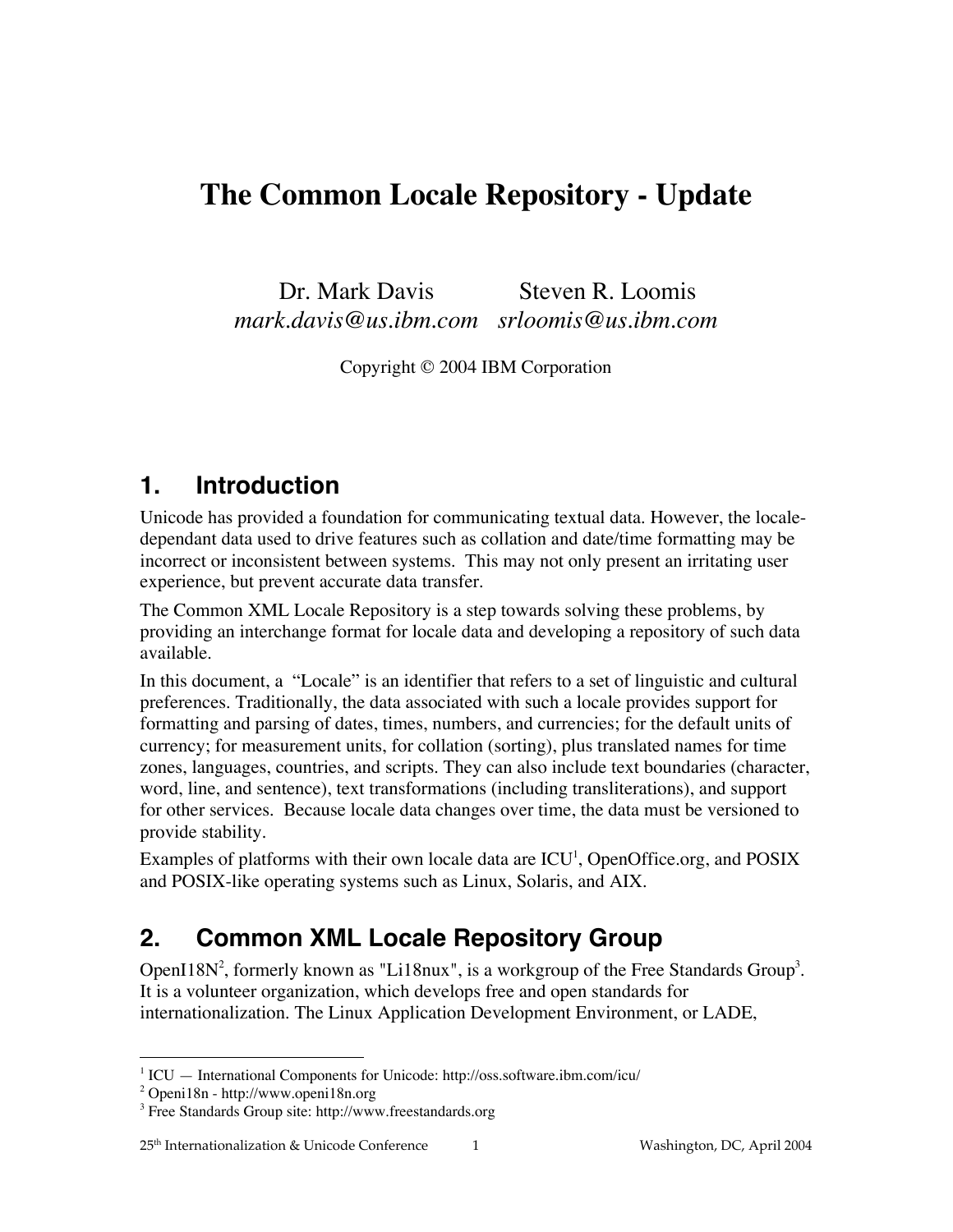subgroup is responsible for issues regarding API support or base level application environment requirements. The Common XML Locale Repository project, in turn, is sponsored by the LADE subgroup.

# **3. Objectives**

The goals of this project are to:

- *a) Produce a common format for the encoding and interchange of locale data, as an XML locale markup language specification.*
- *b) Collect locale data from a variety of platforms.*
- *c) Make a repository of such data available for download by the public.*
- d) *Implement a process whereby data is determined to be valid, and labeled in the repository as such.*
- e) *Provide enablement for Web Services*<sup>4</sup>  *as defined by the W3C Web Services task force. Allow web services to have consistent locale information regardless of underlying platform, operating system, or software version. Provide a way to access locale data that a client-specified platform would expect (for example, a server requesting Windows data for a locale).*

# **4. The Locale Repository**

Locale data collected from various sources is available via the repository. Currently, the Repository exists as a source code control database. Data will be accessible via HTTP as well, to enable automated tools for importing portions of the repository into different environments.

The repository distinguishes among data gathered from different platforms, for example, ICU, openOffice.org, and Solaris.

The repository is designed to allow access to the locale data for use in application environments, for example to create a set of POSIX locales based on data in the repository, and also to enable comparisons of data between platforms.

Tools exist which can compare between multiple platforms in the repository, and comparison charts have been produced based on that data. A process will be defined whereby submitted data is given to experts for vetting, and then marked as such in the repository. This vetting process, and the comparison charts, are described in detail in Appendices A and D, respectively.

Actual discrepancies found when comparing the data have only reinforced the need for such a common repository. Some of these differences seem to be errors, while others may indicate regional differences, or even personal preferences of the people verifying/collecting the data. The use and spelling of abbreviations vary somewhat from platform to platform, as do punctuation and case.

 $\frac{1}{4}$ W3C Web Services Scenarios: http://www.w3.org/TR/ws-i18n-scenarios/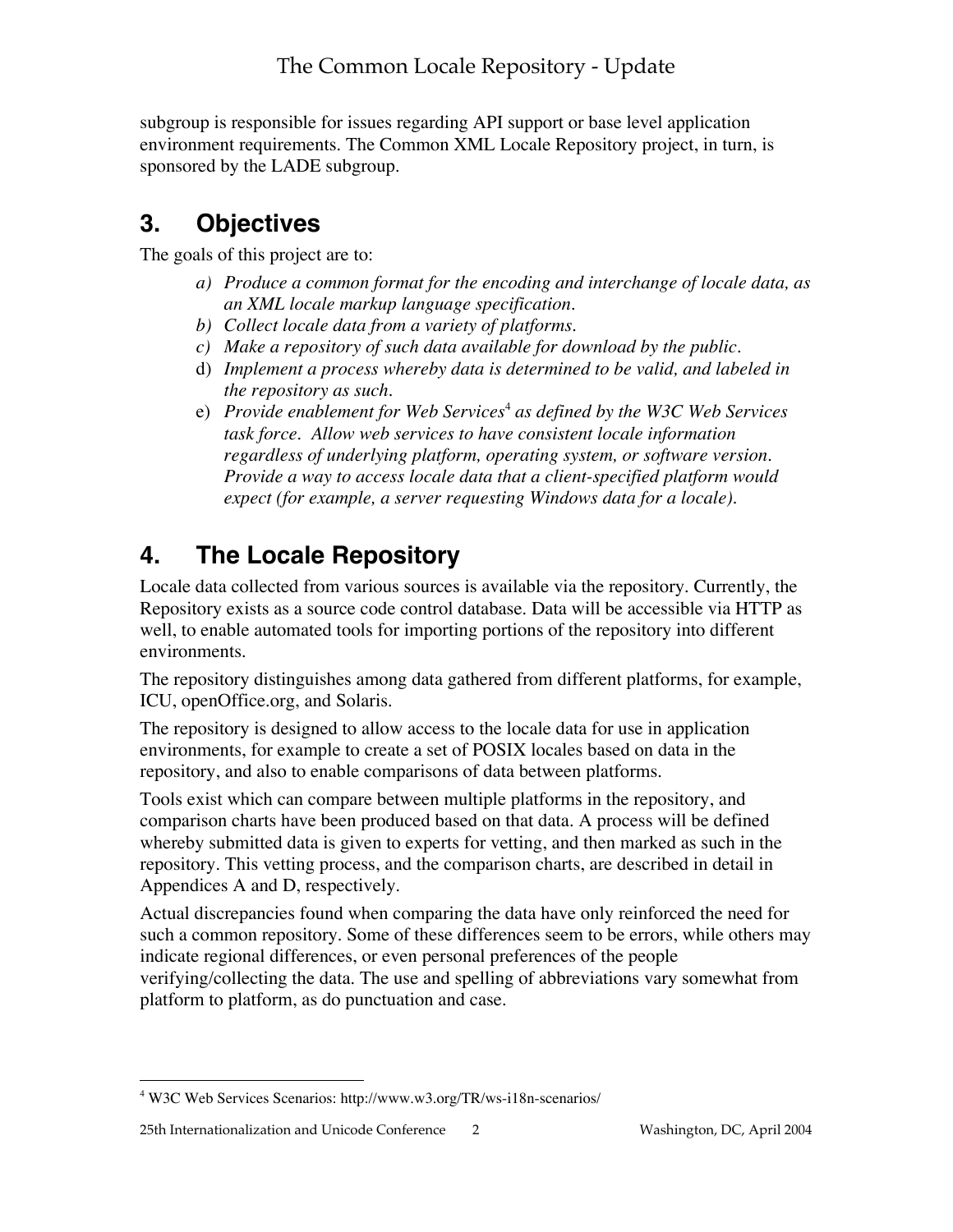The common repository of vetted, verified data is intended to be used by platforms as their single source for data. When this is accomplished, the goal of platform consistency can be realized.

The Common Locale Data Repository - Version 1.0 has been approved for release by the OpenI18n steering committee as of January 16, 2004.

## **5. Locale Data Markup Language**

Locale Data Markup Language<sup>5</sup> is the XML format for specifying locale data in the repository. Version 1.0 of this specification was released June 24th, 2003. This paper refers to version 1.0, plus the latest errata available from the same website.

Each locale's data is stored in a separate XML file, for example fr\_BE.xml or en.xml, and the top level element is named <ldml>.

## **5.1. Locales and the <identity> Element**

Locales consist of four parts: the language, the territory, the variant, and finally any locale options. Only the language code is required.

| Locale                                  | <b>Description</b>                                                     |
|-----------------------------------------|------------------------------------------------------------------------|
| en                                      | English                                                                |
| fr BE                                   | French in Belgium                                                      |
| de DE                                   | German in Germany                                                      |
| SV FI AL                                | Swedish in Finland, Åland region.                                      |
| de DE@collation=phonebook, currency=CHF | German in Germany, with Collation<br>according to phonebook order, and |
|                                         | Swiss Franc currency.                                                  |

Here are some example locales:

Language and Territory<sup>6</sup> codes follow ISO-639<sup>7</sup> and ISO-3166<sup>8</sup>, respectively. Two-letter codes are used where they exist, otherwise three-letter codes are used. (See also the OpenI18N convention on locale naming<sup>9</sup>, and RFC 3066<sup>10</sup> standards for language tagging.)

The variant codes specify particular variants of the locale, typically with special options. For example, the variant "AL" specifies Åland, an autonomous region of Finland.

Options are key-value pairs which request alternate forms of the locale. The currently defined types are collation, currency, and calendar.

Below is an example <identity> element, which identifies the locale data as being part of the sv\_FI\_AL locale (that is, sv\_FI\_AL.xml).

9 OpenI18N Locale Naming Guide: http://www.openi18n.org/localenameguide/

 <sup>5</sup> Locale Data Markup Language: http://oss.software.ibm.com/icu/locale/

<sup>&</sup>lt;sup>6</sup> The territory code is sometimes referred to as the "country code", although not all territories covered by ISO-3166 are actually countries.

<sup>7</sup> ISO-639: http://www.chemie.fu-berlin.de/diverse/doc/ISO\_639.html

<sup>8</sup> ISO-3166: http://www.iso.org/iso/en/prods-services/iso3166ma/02iso-3166-code-lists/list-en1.html

<sup>&</sup>lt;sup>10</sup> RFC-3066: http://www.ietf.org/rfc/rfc3066.txt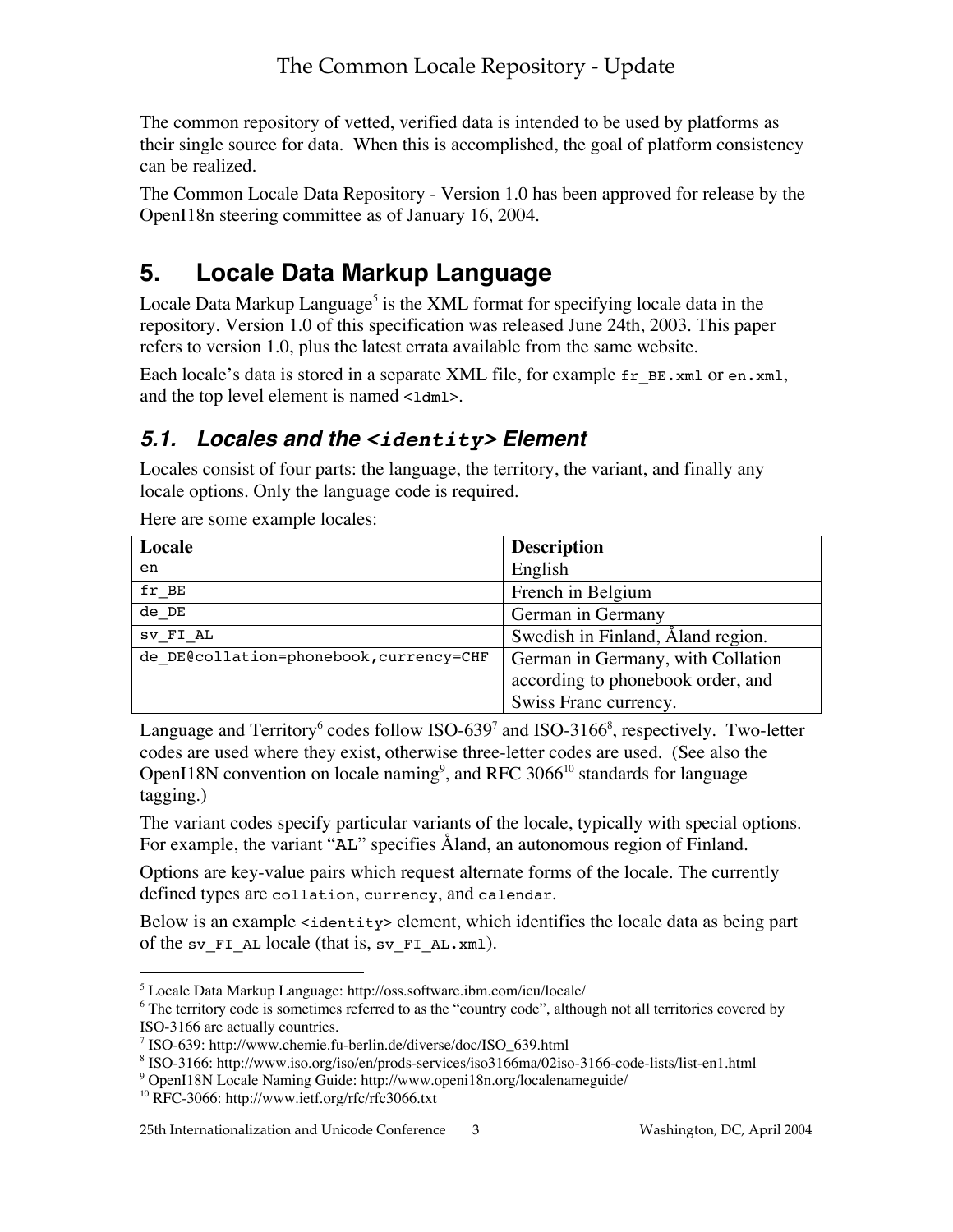```
<ldml>
 <identity>
  <version number="1.1">Various notes and changes</version>
  <generation date="2002-08-28"/>
  <language type="sv"/>
  <territory type="FI"/>
  <variant type="AL"/>
 </identity>
</ldml>
```
## **5.2. Inheritance**

Besides taking up space in the Repository, redundant data adds needlessly to the maintenance burden. The Locale Data Markup Language relies on an inheritance model, whereby the resources are collected into bundles, and the bundles organized into a tree. Data for the many Spanish locales does not need to be duplicated across all of the countries having Spanish as a national language. Instead, common data is collected in the Spanish language locale, and territory locales only need to supply differences.

The parent of all of the language locales is a generic locale known as root. Wherever possible, the resources in the root are language and territory neutral.

Given a particular locale id "en\_US\_someVariant", the search chain for a particular resource is the following:

```
en US someVariant \rightarrow en US \rightarrow en \rightarrow root
```
In some cases, the searching is done within a resource. For example, with calendars (discussed below), all non-Gregorian calendars inherit their data from the Gregorian class.

Where this inheritance relationship is not supported by a target system, such as with POSIX, the data logically should be fully resolved in converting to a format for use by that system, by adding *all* inherited data to each locale data set.

In addition, the locale data does not contain general character properties that are derived from the Unicode Character Database data ( $UCD<sup>11</sup>$ ). That data being common across locales, it is not duplicated in the repository. Constructing a POSIX locale from the following data requires use of that data. In addition, POSIX locales may also specify the character encoding, which requires the data to be transformed into that target encoding.

## **5.3. Aliasing**

The contents of any element can be replaced by an alias, which points to another source for the data. The resource is to be fetched from the corresponding location in the other source.

The following example demonstrates a locale "zh\_HK" which has a collation element aliased to "zh\_TW". Both locales use Traditional Chinese collation, which has a considerable disk footprint.

 <sup>11</sup> UCD: ftp://ftp.unicode.org/Public/UNIDATA/UnicodeCharacterDatabase.html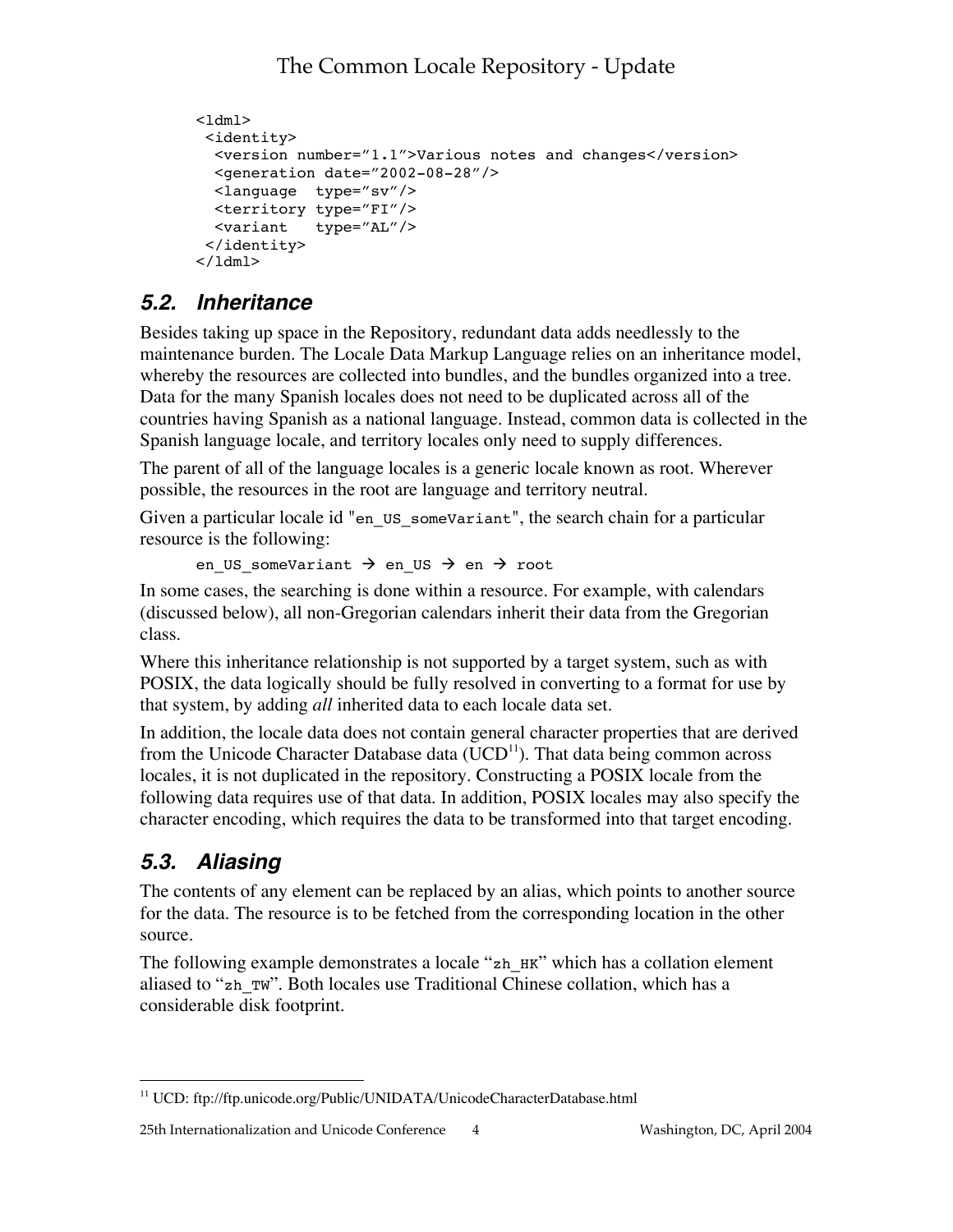```
<1dm1> <identity>
   <language type="zh"/><territory type="HK"/>
  </identity>
  <collations>
     <alias source="zh_TW"/>
   </collation>
</1dm1>
```
## **5.4. type Attribute**

Any element may have a type specifier, to indicate an alternate resource that can be selected with a matching type=option in the locale id modifiers, or be referenced by a default element of the form <default type="xxx">. The following example demonstrates multiple elements of different types used to select differing number formats.

```
<numberFormats>
    <default type="scientific"/>
    <numberFormatStyle type="decimal">...</numberFormatStyle>
    <numberFormatStyle type="percent">...</numberFormatStyle>
    <numberFormatStyle type="scientific">...</numberFormatStyle>
</numberFormats>
```

| key       | type          | <b>Description</b>                                  |
|-----------|---------------|-----------------------------------------------------|
|           | phonebook     | For a phonebook-style ordering (used in German).    |
|           | pinyin        | Pinyin order for CJK characters                     |
| collation | traditional   | For a traditional-style sort (as in Spanish)        |
|           | stroke        | Stroke order for CJK characters                     |
|           | direct        | Hindi variant                                       |
|           | posix         | A "C"-based locale.                                 |
|           | gregorian     | (default)                                           |
|           | islamic       | Astronomical Islamic                                |
|           | chinese       | Traditional Chinese calendar                        |
|           | islamic-civil | Civil (algorithmic) Islamic calendar                |
| calendar  | hebrew        | <b>Traditional Hebrew Calendar</b>                  |
|           | japanese      | Imperial Calendar (same as Gregorian except for the |
|           |               | year, with one era for each Emperor)                |
|           | buddhist      | Buddhist Calendar (same as Gregorian except for the |
|           |               | year)                                               |

The currently defined optional key/type combinations include:

## **5.5. draft and standard Attributes**

Any element may be marked with draft="true" to indicate data that has not yet been verified. The following example shows an entire locale which is in draft stage:

```
<ldml draft="true"> … </ldml>
```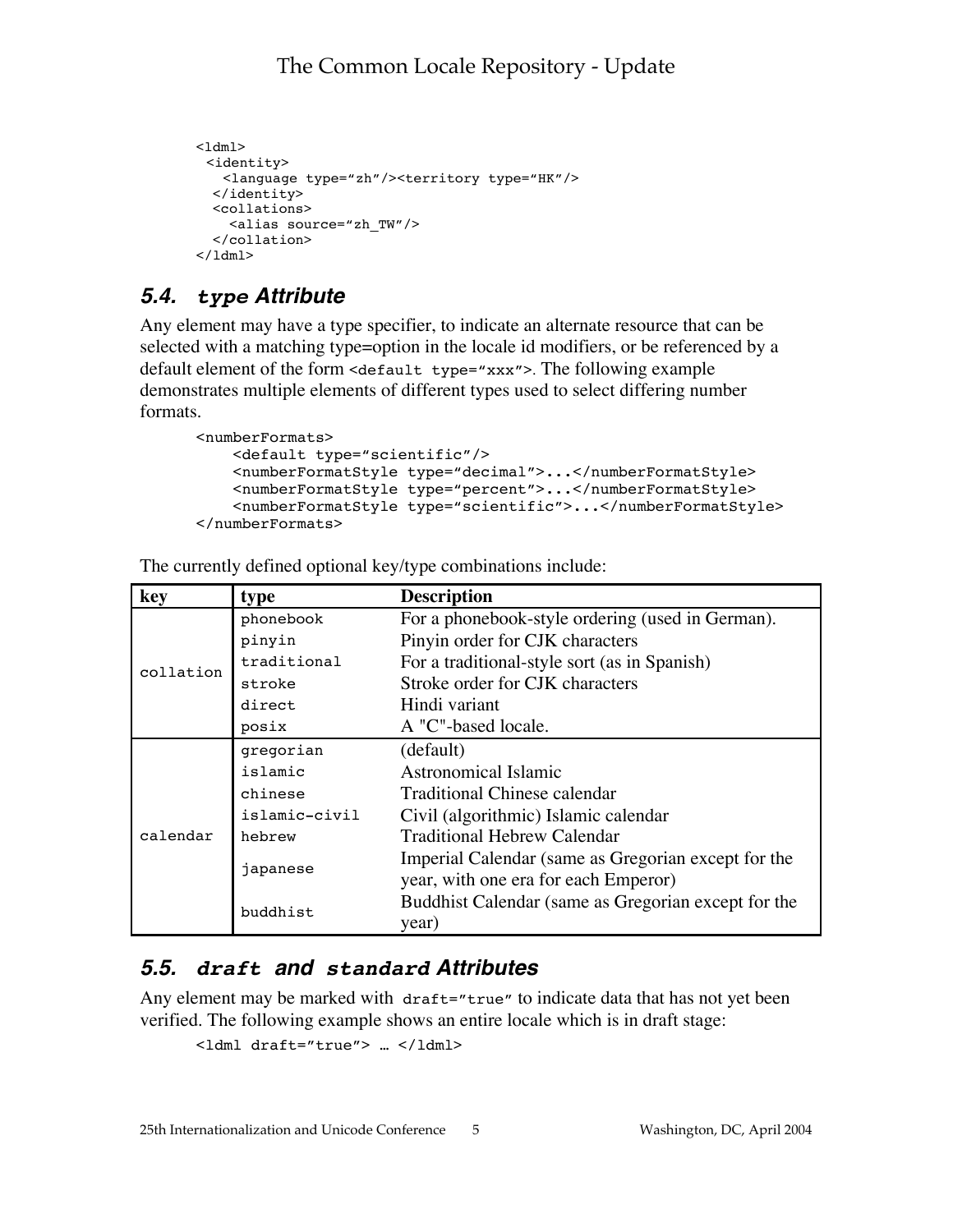Similarly, the standard= attribute denotes any element with data designed to conform to a particular standard. It may be a single string, or a comma separated list.

```
<collation standard="MSA 200:2002"> …
<dateFormatStyle type="decimal" standard="ISO 8601,
http://www.iso.ch/iso/en/CatalogueDetailPage.CatalogueDetail?CSNU
MBER=26780&ICS1=1&ICS2=140&ICS3=30,DIN 5008">
```
## **5.6. Data Access**

Data in the repository can be accessed via http. Given a base address for the repository, a URL can be constructed requesting data by version, platform, and locale. For example, if the base URL is "http://openi18n.org/locale" and the platform is "icu", a URL could be constructed such as:

```
http://openi18n.org/locale/icu/de_DE.xml?version=2.2&collation=phonebook
```
This URL will request the German (in Germany) locale data, of version 2.2, and it will request that all <collation> elements returned have a matching type="phonebook" attribute.

## **5.7. Escaping Characters**

Extra syntax is required to represent Unicode code points which XML cannot otherwise represent, such as white space, control characters, and NULL. For example, the NULL character cannot be represented by an entity such as " $\&\#x0000;$ ", which is not legal XML. In a Locale Data Markup Language XML document, this may be written as follows:

 $<$ cp hex="0">

## **5.8. <dates> Element**

This top-level element contains information regarding the formatting and parsing of dates and times. <calendars>, <localizedPatternChars> and <timeZoneNames>. See the Locale Data Markup Language specification for more details on the latter two

## **5.8.1. <localizedPatternChars> and <timeZoneNames>**

This sub-element contains translated replacements for date format pattern characters (e.g. 'm' for month, etc.) for display use.

## **5.8.2. <timeZoneNames>**

This sub-element contains translated names of time zones.

## **5.8.3. <calendars>**

This sub-element contains multiple <calendar> elements, each of which specifies the fields used for formatting and parsing dates and times according to the given calendar. The month names are identified numerically, starting at 1. The day names are identified with short strings, since there is no universally accepted numeric designation.

Many calendars differ from the Gregorian calendar only in the year and era values. For example, the Japanese calendar has many more eras (one for each Emperor), and the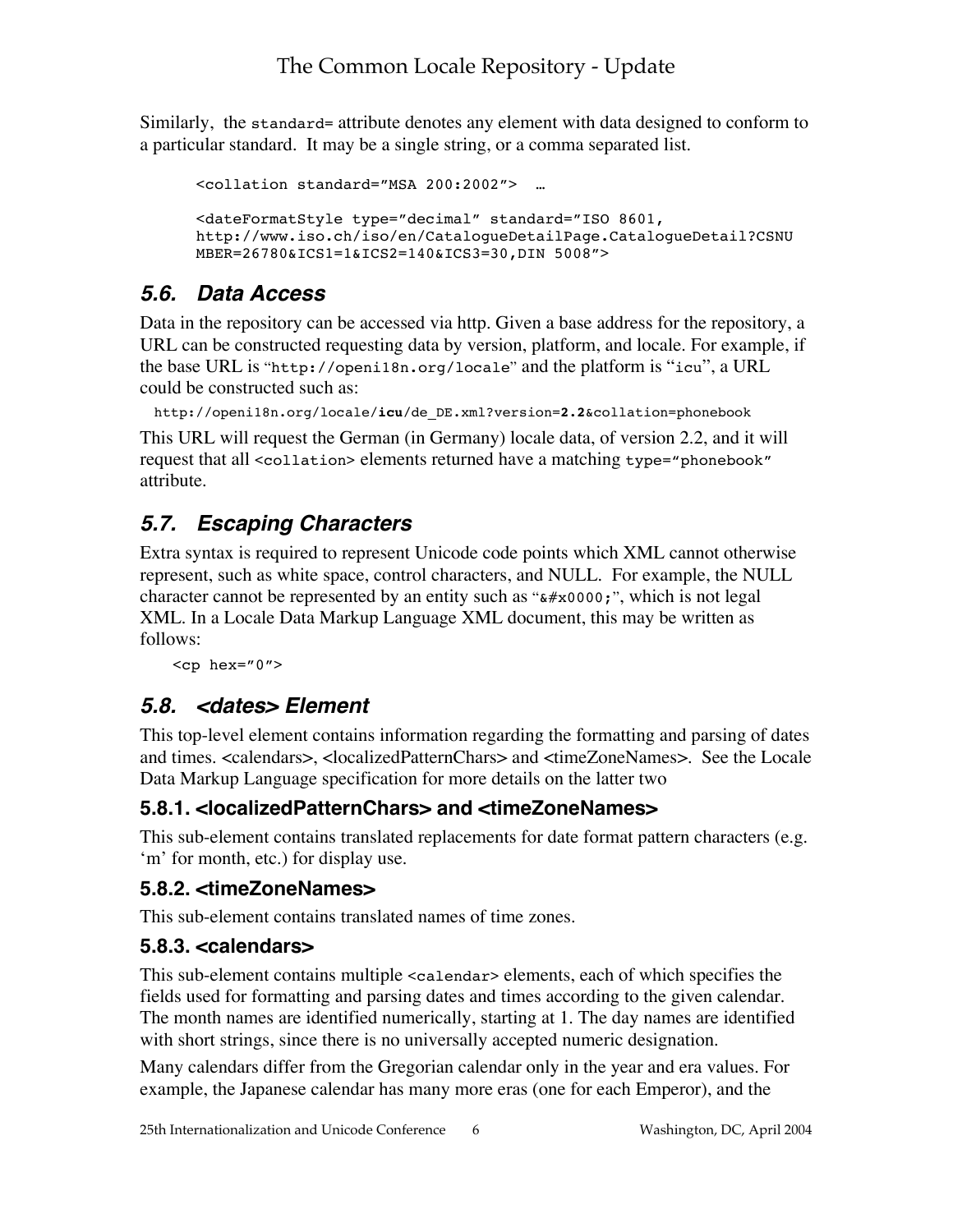years are numbered within that era. All other calendars inherit from the Gregorian calendar (which must be present), so only the differing data will be present. Calendars are distinguished by the 'type' attribute, which identifies which class of calendar it is, such as Gregorian, Japanese, and so on.

The following example shows a condensed Gregorian calendar definition, and a portion of the Japanese calendar definition for comparison:

```
 <dates>
  <calendars>
    <calendar type="gregorian">
         <monthNames>
             <month type="1">January</month>
             <month type="2">February</month>
         </monthNames>
         <dayNames>
             <day type="sun">Sunday</day>
             <day type="mon">Monday</day>
         </dayNames>
         <eras>
             <eraAbbr>
                 <era type="0">BC</era>
                 <era type="1">AD</era>
             </eraAbbr>
         </eras>
         <dateFormats>
             <default type="medium"/>
             <dateFormatLength type="full">
                 <dateFormat>
                     <pattern>EEEE, MMMM d, yyyy</pattern>
                 </dateFormat>
             </dateFormatLength>
             <dateFormatLength type="medium">
                 <default type="DateFormatsKey2">
                 <dateFormat type="DateFormatsKey2">
                      <pattern>MMM d, yyyy</pattern>
                      <displayName>DIN 5008 (EN 28601)</displayName>
                 </dateFormat>
                 <dateFormat type="DateFormatsKey3">
                      <pattern>MMM dd, yyyy</pattern>
                 </dateFormat>
             </dateFormatLength>
         </dateFormats>
         <timeFormats>
     …
              <pattern>h:mm:ss</pattern>
     …
         </timeFormats>
    </calendar>
    <calendar class="japanese">
         <eras>
             <eraAbbr>
                 <era type="0">Showa</era>
                 <era type="1">Heisei</era>
     …
             </eraAbbr>
         </eras>
```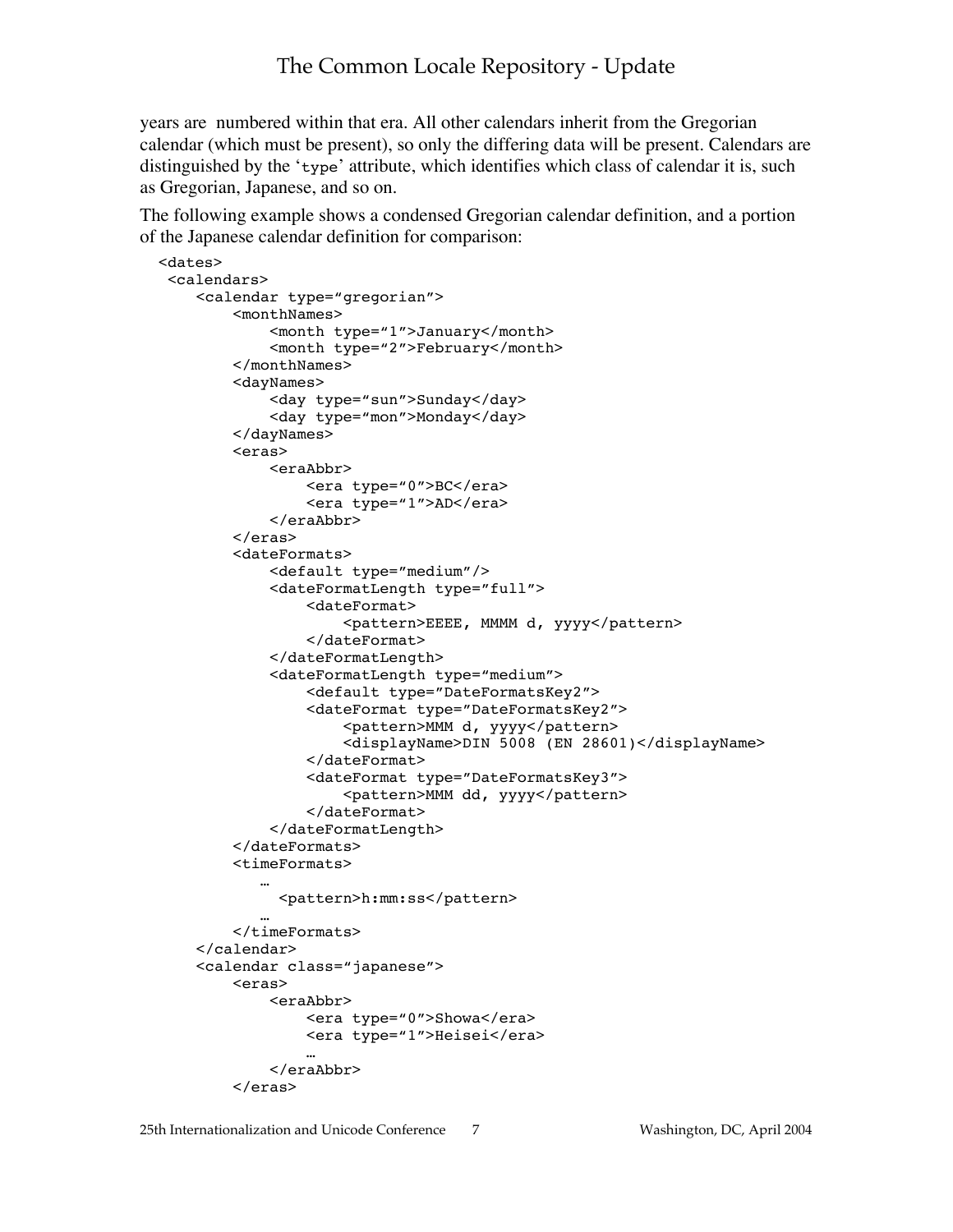```
</calendar>
 </calendars>
```
### **5.9. <numbers> Element**

This element supplies information for formatting and parsing numbers and currencies. The <symbols> element gives information about the textual representation of individual components of a formatted number, such as digits, separators, and signs.

```
<symbols>
       <decimal>.</decimal>
       <group>,</group>
       <list>;</list>
       <percentSign>%</percentSign>
       <nativeZeroDigit>0</nativeZeroDigit>
       <patternDigit>#</patternDigit>
       <plusSign>+</plusSign>
       <minusSign>-</minusSign>
       <exponential>E</exponential>
       <perMille>‰</perMille>
       <infinity>∞</infinity>
      <nan> </nan>
```
</symbols>

Patterns for formatting and parsing numbers are contained under the <decimalFormats>, <scientificFormats>, <percentFormats>, and <currencyFormats> elements. Each of these elements has a similar structure. For example, <decimalFormats>, contains one or more <decimalFormatLength> elements. These are distinguished by the type attribute, which describes a pattern length such as short, medium, or long.

```
<decimalFormats>
   <default type="long">
   <decimalFormatLength type="long">
     <decimalFormat>
      <pattern>#,##0.###;-#,##0.###</pattern>
     </decimalFormat>
   </decimalFormatLength>
   <decimalFormatLength type="short">
     <decimalFormat>
       <pattern>#,##0;-#,##0</pattern>
     </decimalFormat>
   </decimalFormatLength>
 </decimalFormats>
```
The semicolon ";" separates positive and negative patterns.

```
<currencyFormats>
   <currencyFormatLength type="medium">
    <currencyFormat>
       <special xmlns:ooo="http://www.openoffice.org">
              <ooo:msgid="FixedFormatstype9"/>
              <ooo:usage="FIXED_NUMBER" formatindex="4"/>
      </special>
      \epsilon <pattern>\alpha #,##0.00;(\alpha #,##0.00)</pattern>
    </currencyFormat>
   </curencyFormatLength>
</currencyFormats>
```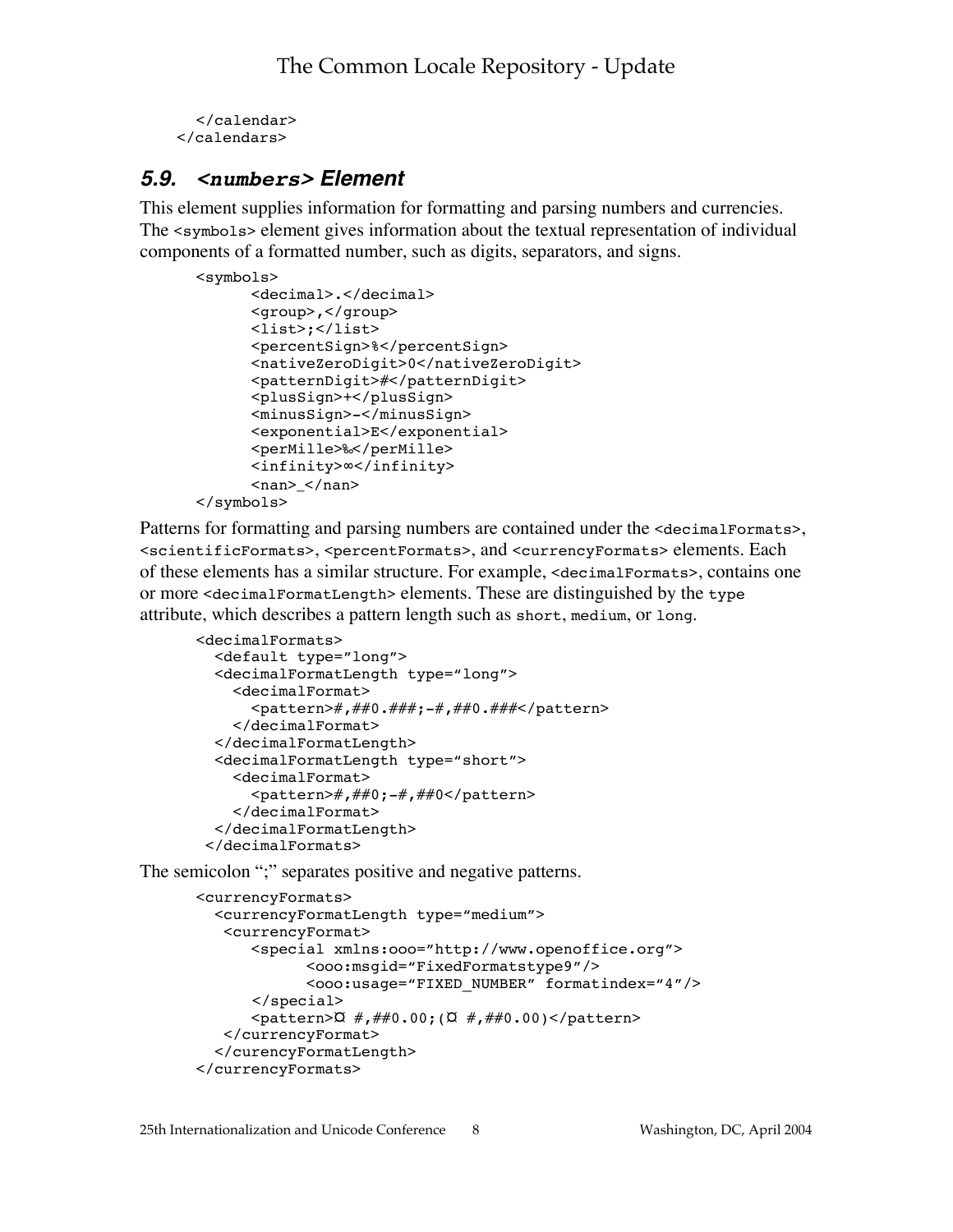In the currency case, the international currency symbol,  $\alpha$ , is replaced with the national currency symbol located in the appropriate <currencies> element. Information about which currency is the default for a given locale is not stored in the locale, but is in a separate "supplemental" data component.

```
<currencies>
     <currency type="USD">
         <displayName>dollar</displayName>
         <symbol>$</symbol>
     </currency>
     <currency type="JPY">
         <displayName>yen</displayName>
         <symbol>¥</symbol>
     </currency>
</currencies>
```
## **5.10. <collations> Element**

The <collations> element contains one or more <collation> elements, and provides information about linguistic collation (sorting) of text. The base (root) locale is defined to have collation behavior according to the Unicode Collation Algorithm (UTS  $\#10$ )<sup>12</sup>, and all other locales have collation rules which are defined in terms of tailorings (deltas) relative to the UCA.

Below is a partial example taken from the Swedish tailorings, which defines characters that sort following 'Y'. Y and ü have a secondary (accent) difference, ü and Ü have a tertiary (case) difference.

```
<collations>
  <collation type="standard" >
   <settings caseLevel="on"/>
   <rules>
   <reset>Y</reset>
    <s>ü</s>
    <t>Ü</t>
    ...
  \langlerules>
  </collation>
</collations>
```
## **5.11. <special xmlns:yyy="xxx"> Element**

The <special> element may occur anywhere, and allows for arbitrary additional annotation and data that is platform-specific. It has one required attribute, xmlns, which specifies the unique XML namespace of the special data.

The following example demonstrates the inclusion of transform (transliteration) data, which is used by ICU, but not part of the Locale Data Markup Language spec. The DOCTYPE element must be at the top of the locale, and specifies that the "ldmlICU.dtd" definition must be considered for parsing.

 <sup>12</sup> UTS #10: Unicode Collation Algorithm http://www.unicode.org/reports/tr10/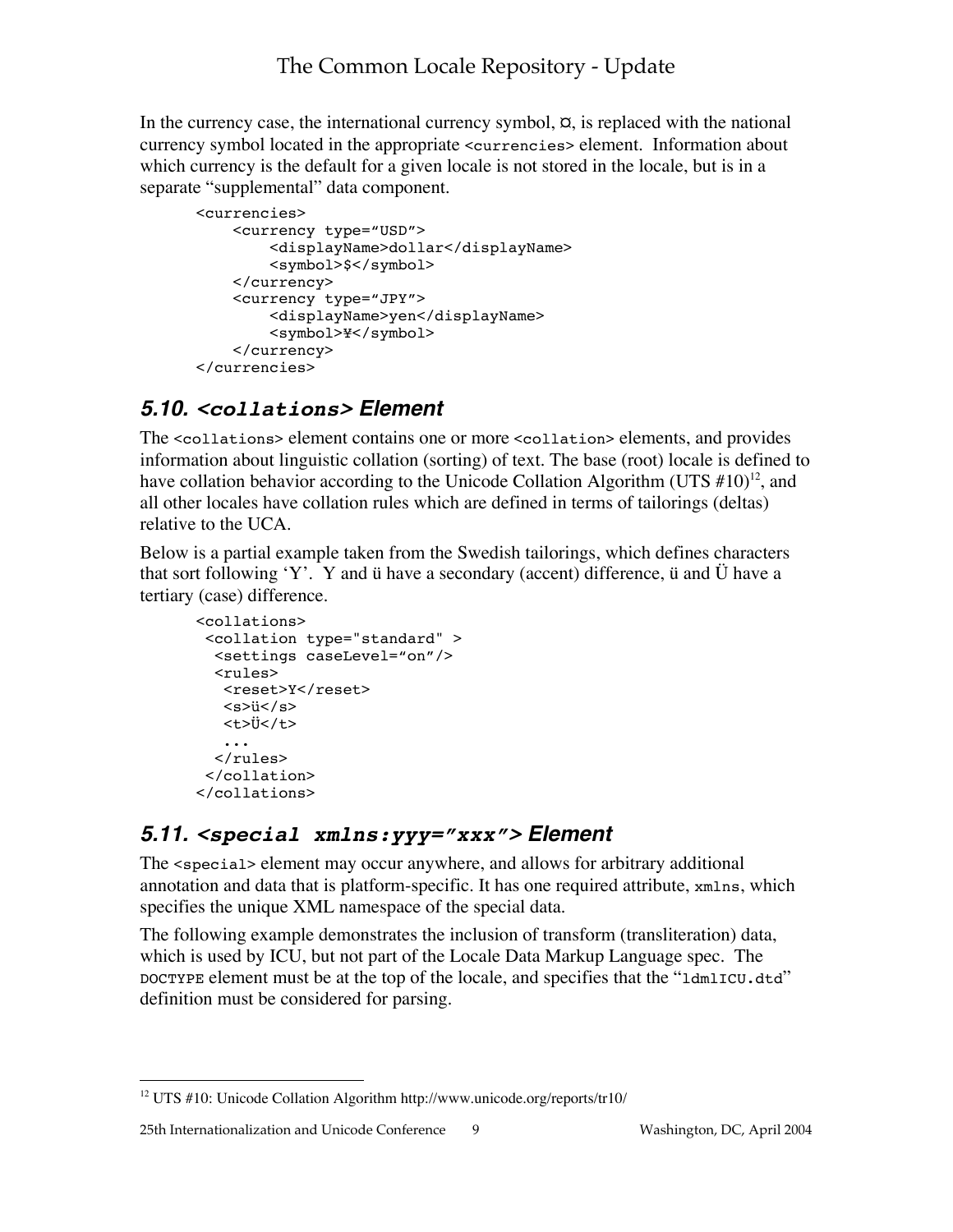```
<!DOCTYPE ldml SYSTEM http://www.openi18n.org/spec/ldml/1.0/ldml.dtd" [
  <!ENTITY % icu SYSTEM
"http://www.openi18n.org/spec/ldml/1.0/ldmlICU.dtd">
   %icu;
\geq <special xmlns:icu="http://oss.software.ibm.com/icu/">
   <icu:transforms>
    <icu:transform type="Latin">
    \frac{1}{2} (δ#x03B1; δ1t; a; δ#x0391; δ1t; A;
    & #x03B2; & 1t; v; & #x0392; & 1t; V;
    </icu:transform>
   </icu:transforms>
  </special>
```
### **5.12. Other Elements**

For more detail about these elements, please see the Locale Data Markup Language specification.

#### **<displayName>**

a translated name that can be presented to users when discussing the particular service, for example, in a GUI

#### **<delimiters>**

common delimiters for bracketing, such as quotation marks

#### **<characters>**

information about the characters commonly used in the locale, and other information helpful in picking among character encodings

#### **<layout>**

specifies general document-layout features

#### **<localeDisplayNames>**

translated names for scripts, languages, countries, and variants

#### **<measurement>**

specifies the measuring system in use, for example, "metric"

## **6. Design Decisions**

• Rather than use attributes, the markup language often uses elements. For example, rather than have multiple <numberFormat> elements, all patterns could be represented with attributes:

```
<numberFormats decimalFormat="0.##" percentFormat="#,##0%">
```
Although this appears to be more compact, there are a number of difficulties.

- o Inheritance becomes more complex, because not only elements, but individual attributes must be processed.
- o Programmatic processing of the data is difficult, because attribute names must be special cased whereas multiple elements are easier to enumerate.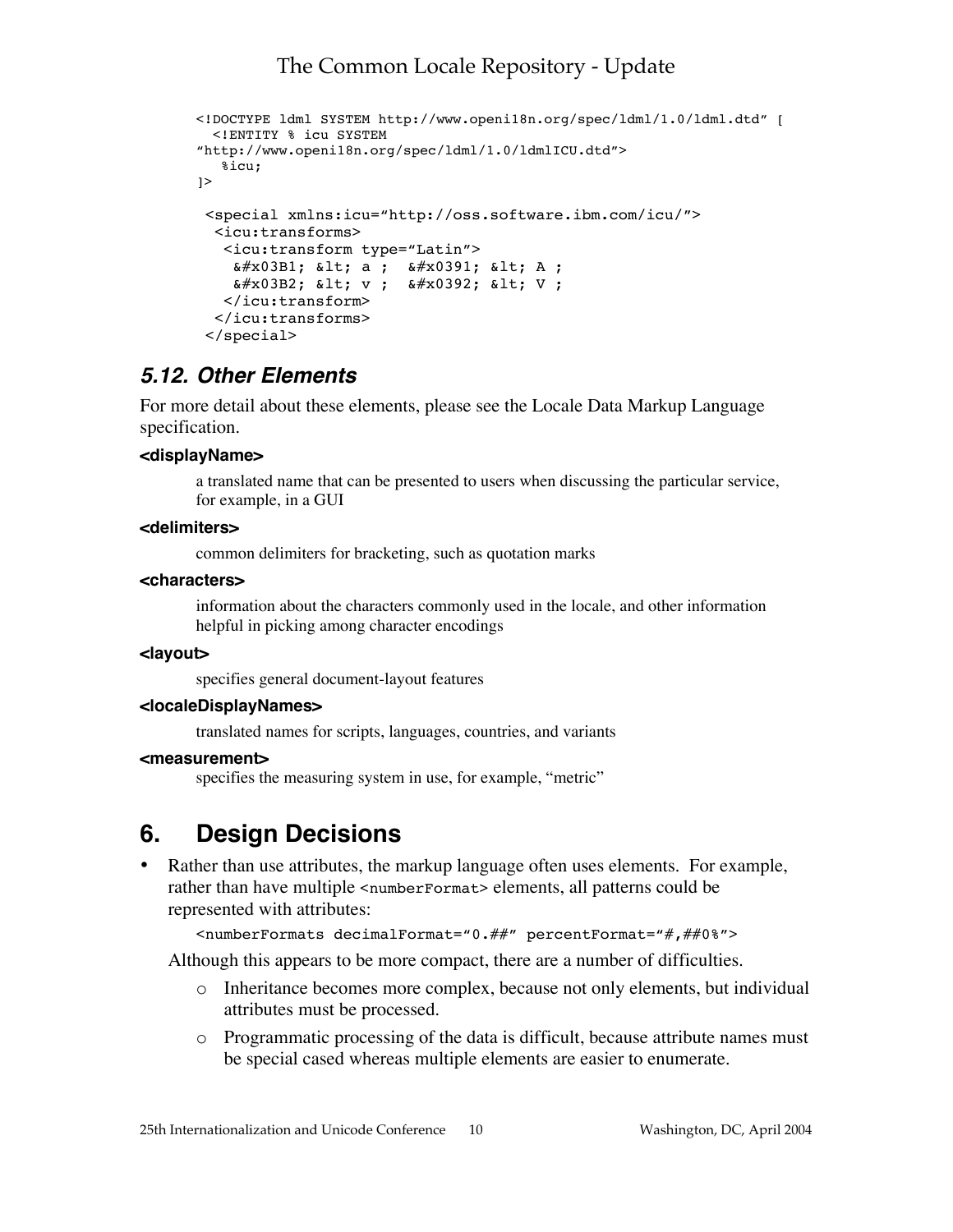$\circ$  Attribute values are normalized (see XML<sup>13</sup>), and therefore line breaks and spaces would be collapsed, changing the meaning of the data.

## **7. Open Issues**

- The possibility of different input (parsing) and output (formatting) symbols has been discussed, to allow greater flexibility of user input.
- o The design process must be opened up for future collaborations. For now, the website, CVS repository for read access, and newsgroups are available.

 <sup>13</sup> XML: http://www.w3.org/TR/REC-xml#AVNormalize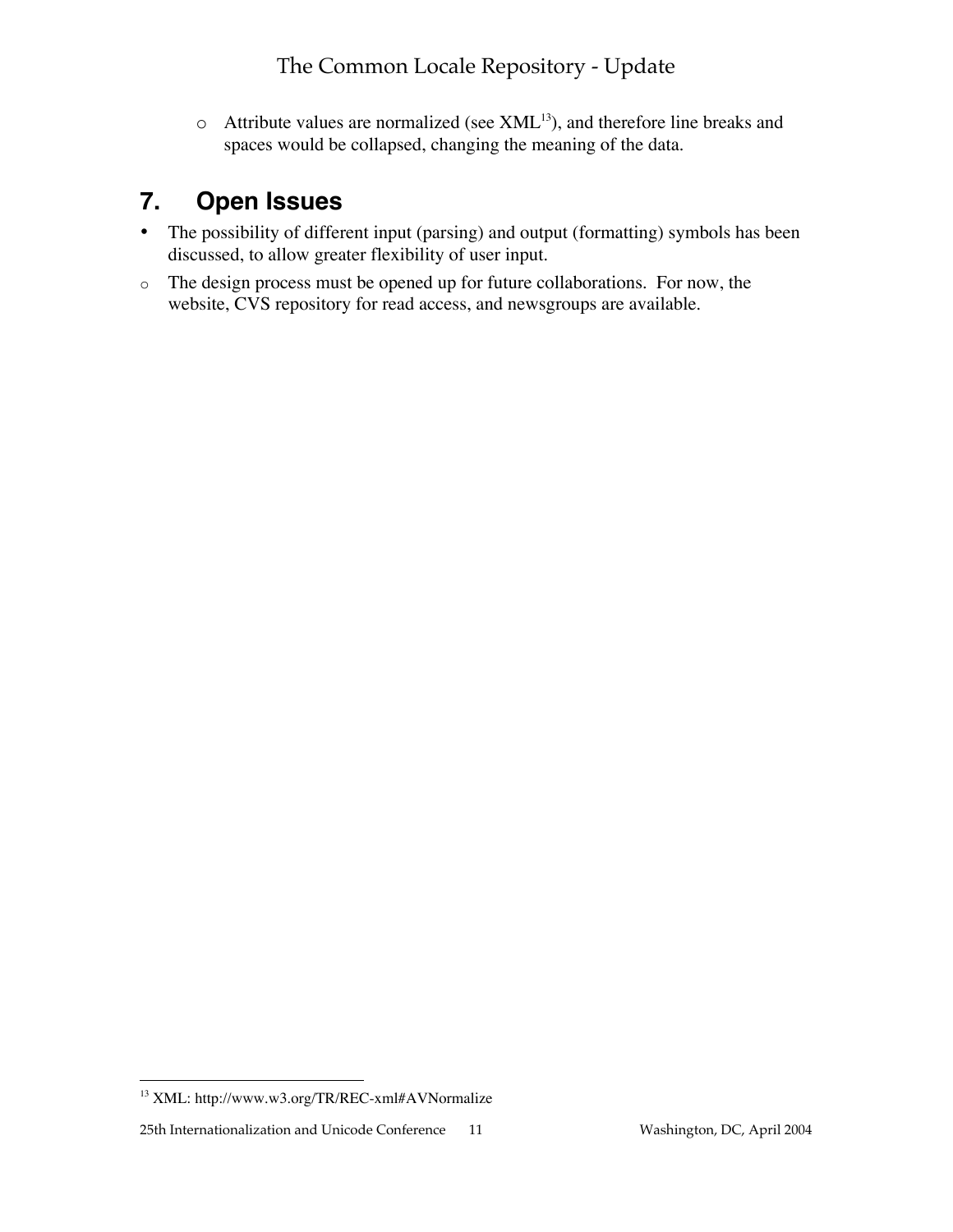# **Appendix A: Data Collection and Vetting Process**

(Baldev S. Soor)

## **1. Data Collection Process**

When gathering data for a country and language, it is important to have multiple sources for that data in order to weed out any bias. Contributions will be invited. A separate document details the format of the contributions. Contributors can be individuals or organizations.

The ICU locale data will be taken as the initial source. The goal is to come up with a reasonable set of data within a short time; the expectation is that it will be modified and improved, in successive versions, by more input from the open-source community and experts resident in the countries.

When using existing data, we may have to extrapolate from the available sources because there may not be a direct match between the XML format required, and that particular source. Members are encouraged to use local contacts to help with the extrapolation.

## **2. Data Scrubbing Process**

Once data for a country and language has been received, the data from the different sources will be compared to show agreements and differences. The data differences will be resolved.

## **2.1 Resolution Procedure**

Data contributed to the group from different sources may be in conflict. For example, a contribution on abbreviated month names may show each abbreviated name ending with a period and another contribution for the same abbreviated month names may not show the trailing period. A resolution process will be used to resolve these conflicts.

Note that there are two types of data in the repository:

- a) Contributor specific data: The contributor can be an individual or an organization. The group will not make any changes to the data. Changes to the data are up to the contributing party. The only request is that all changed data be versioned, and the Version Numbering Scheme be used.
- b) Common Data: This is decided by the group. Normally this would be by consensus of the members attending the regular meetings using the following process:
	- i. Each organization (company or government) that has contributed a substantially complete resource tree (substantial amount of locale data for a number of locales) can designate up to 3 voting members
	- ii. All proposals must be in writing on the localerepository mailing list. These proposals can be amended in a meeting, however.
- iii. When a proposal is introduced for the first time in a meeting, any voting member can ask for the decision to be delayed to the next meeting, to allow time for study.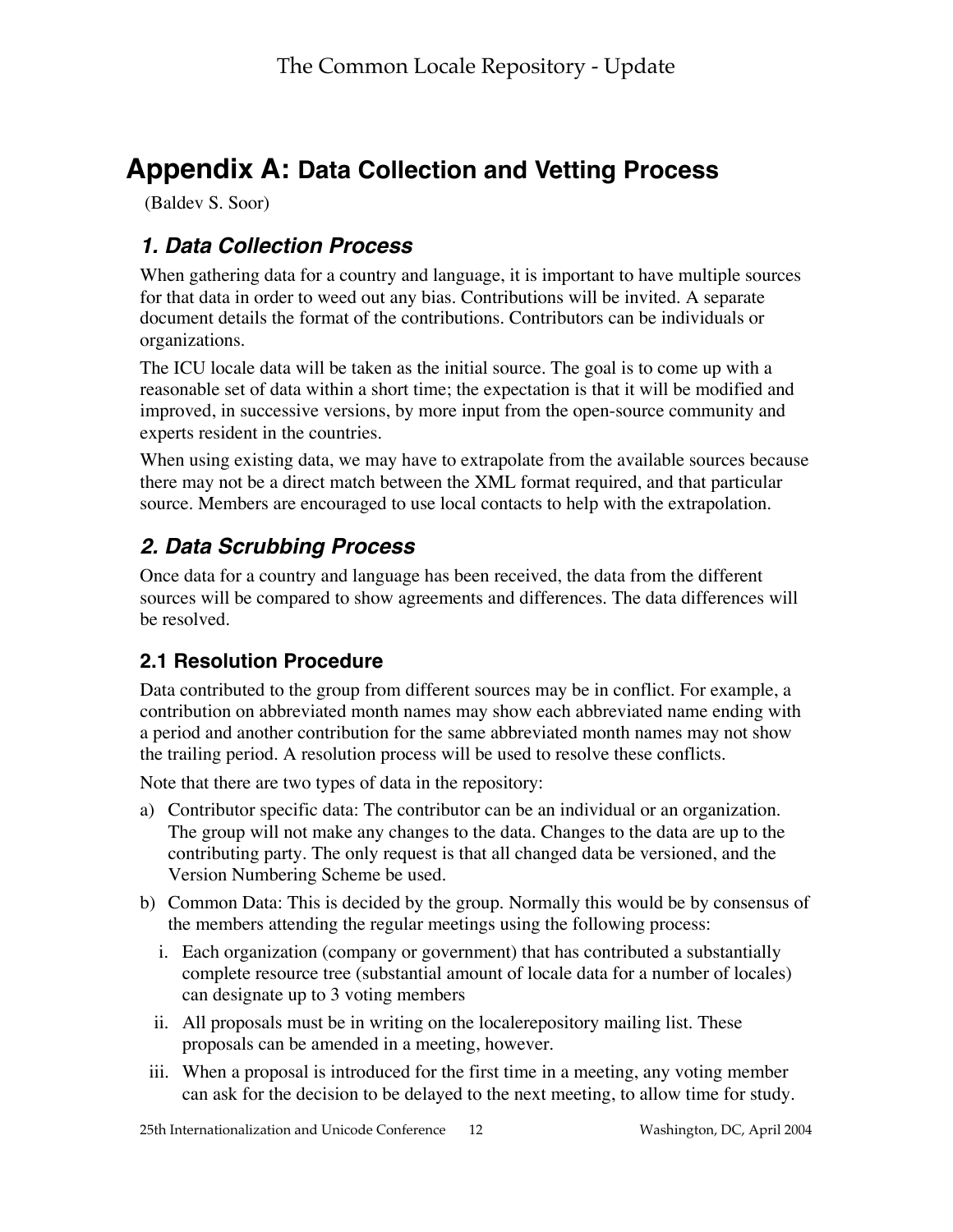- iv. Any proposal can be passed by consensus; if no voting member calls for a vote, the proposal passes.
- v. If a proposal is called for a vote, the proposal is passed by a simple majority of voting members.
- vi. When more than two options are proposed, approval voting is used to decide among the options. With approval voting, each voting member checks off all the options that are acceptable to them. (Thus more than one option can be selected by each voting member.) The option with the largest total checks wins. 14

Members are encouraged to use local language and country contacts, inside and outside their organization, to help vet current common data and any new proposals for addition or amendment of common data. In particular, national standards organizations are encouraged to be involved in the data vetting process. All people involved in vetting data should compare any proposed changes against the data in the comparison charts<sup>15</sup> and indicated which platforms the proposed changes align with, or whether they are different than all of the platforms.

### **2.2 Prioritization**

In anticipation that there may be conflicting common practices or standards for a given country and language, we will use keyword variants to reflect the different practices. For example, for German we will distinguish between PHONEBOOK and DICTIONARY collation.

When there is an existing national standard for a country, the goal is to follow that standard as much as possible. Where the common practice in the country deviates from the national standard, or if there are multiple conflicting common practices, or options in conforming to the national standard, or conflicting national standards, such differences in the common data repository will be distinguished by keyword variants or variant locales.

Where a data item is identified as following a particular national standard (or other reference), the goal is to keep that data aligned with that standard. There is, however, no guarantee that data will be tagged with any or all of the national standards that it follows.

## **3. Data Release Process**

### **3.1 Version Numbering Scheme**

The locale data is frozen per version. Once a version is released, it is never modified. Any changes, however minor, will mean a newer version of the locale data being released. The versioning scheme is x.y.z, where z is incremented for bug fixes, y is incremented for any significant additions (such as new locale data), and x is incremented for any change in format (such as the addition of new elements to the spec).

The initial version number will be 1.0.0

 <sup>14</sup> More on Approval Voting: http://forum.icann.org/election/395ACB7A00000002.html

<sup>&</sup>lt;sup>15</sup> Comparison Charts: http://oss.software.ibm.com/icu/locale/ (also see Appendix D)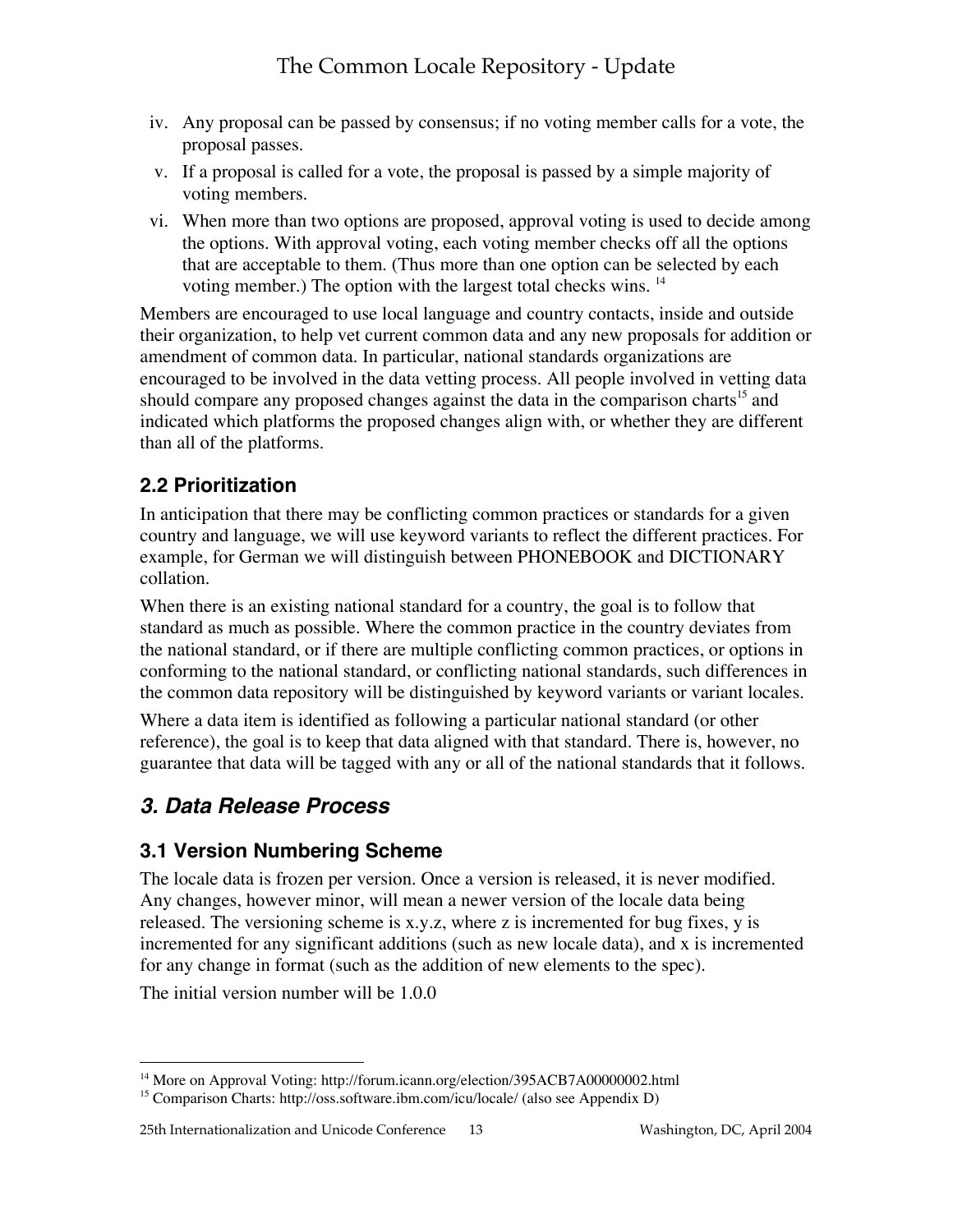## **3.2 Release schedule**

An early release of a version of the common data will be issued as an ALPHA release. This will be followed by a BETA release, three months later. The FINAL version will be released three months after the BETA release.

# **Appendix B: Data Formats**

This section provides basic information about data formats for fields in the Common Locale Data Repository. It is intended to clarify the meaning of some of the data for localizers and other people reading the CLDR comparison charts.

The formats are described in the Locale Data Markup Language specification<sup>16</sup>. Another resource is the ICU Locale Explorer<sup>17</sup>, where the results of different formats can be viewed. Note that some fields are expected to be in English, since they indicate internal IDs and *not* translated text, such as the layout orientation, which has the value "top-tobottom".

## **Collation (Sorting Sequence)**

The exact collation sequence for a given language may be difficult to determine. The base ordering of characters can be fairly straightforward, but there are quite a few other complications involved. For more information, see UTS #10: Unicode Collation Algorithm<sup>18</sup> (UCA).

For readability, the rules are presented here in Java/ICU rule format, rather than XML; for the same reason, we prefer the bug reports to also use that format, even though the end result will be in XML. For more information, see ICU Collation Customization.<sup>19</sup>

## **Comparison Charts**

In the comparison charts, rules are gathered programmatically; gathering the data for the rules is complicated by a number of factors, including:

- i. Different data sources use a different "base" for tailoring (the Common rules use the UCA as a base).
- ii. Sometimes special features are handled programmatically, such as having an SHADDA mark apply to all Unicode characters instead of just Arabic letters.
- iii. Sometimes characters out of the repertoire are simply ignored, thus having  $a_{-} < ab$ , since  $(z \text{ with over-dot})$  is ignored.
- iv. Sometimes orderings from other platforms will not abide by the UCA well-formedness criteria, so there may be cases where for characters X and Y:
	- $\bullet$  X < Y
	- XY and YX are not contractions

 <sup>16</sup> Locale Data Markup Language: http://oss.software.ibm.com/icu/locale/

<sup>17</sup> Locale Explorer: http://oss.software.ibm.com/cgi-bin/icu/lx

<sup>&</sup>lt;sup>18</sup> UCA: http://www.unicode.org/reports/tr10/#Introduction

<sup>&</sup>lt;sup>19</sup> Collation Customization: http://oss.software.ibm.com/icu/userguide/Collate\_Customization.html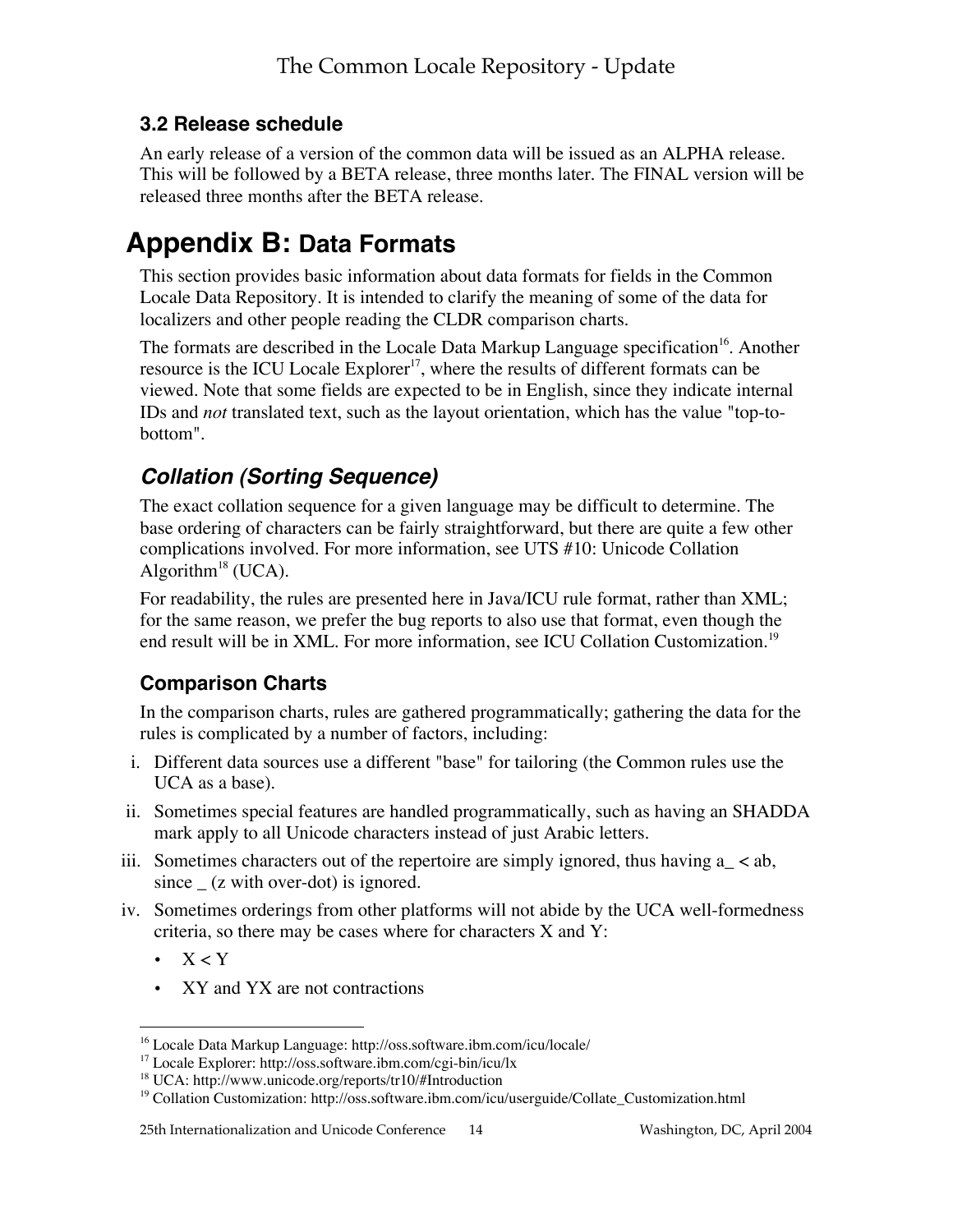• but  $XY = YX$ .

At the moment there are a number of known problems with the gathering mechanism that may result in spurious rules. For more information, see the list of known errors and omissions in the Locale Repository bug database<sup>20</sup>.

### **Pitfalls**

There are a number of pitfalls with collation, so be careful. In some cases, such as Hungarian or Japanese, the rules can be fairly complicated (of course, reflecting that the sorting sequence for those languages is complicated).

- 1. **Only tailor expected data.** We focus on the required collation sequence for a given language with normal data. So we don't include full-width characters for a European collation sequence, such as
	- $\circ$   $\ldots$  CSCS <<<  $\_\ldots$  ...
	- o ... CSCS <<< \uFF23\uFF33\uFF23\uFF33 ... (equivalently)
- 2. **Tailor trailing contractions.** If a sequence of characters is treated as a unit for collation, it should be entered as a contraction.

 $& c <$ ch

One might think that sequence like "dz" doesn't require that, since it would always come after "d" followed by any other letter; it is a "trailing contraction". But in unusual cases, that wouldn't be true; if "dz" is a unit sorted as if it were a distinct letter after "d", one should get the ordering "d\_" < "dz". This will only happen if "dz" is a contraction, such as

 $& d < dz$ 

1. **Watch out for Expansions.** If you have a rule like &cs < d, and "cs" has not occurred in a previous rule as a contraction, then this is automatically considered to be the same as  $&c < d / s$ ; that is, the d *expands* as if it were a "cs" (actually, primary greater than a "cs", since we wrote "<"). This expansion takes effect until the next primary difference.

So suppose that "ccs" is to behave as if it were "cscs", and take case differences into account. You might try to do this with the rules on the left:

| <b>Rules (Wrong)</b>                                                  | <b>Actual Effect</b>                                                         |
|-----------------------------------------------------------------------|------------------------------------------------------------------------------|
| & $C < cs << Cs << CS$<br>& $\csc s \ll \csc s$<br>$<<$ Cscs $<<$ Ccs | & C < cs <<< Cs <<< CS<br>& cs $<<$ ccs / cs<br>$<<$ Cscs / cs $<<$ Ccs / cs |
| $<<$ CSCS $<<$ CCS                                                    | $<<$ CSCS / cs $<<$ CCS / cs                                                 |

 <sup>20</sup> Known Issues: http://www.openi18n.org/locale-bugs/public?findid=18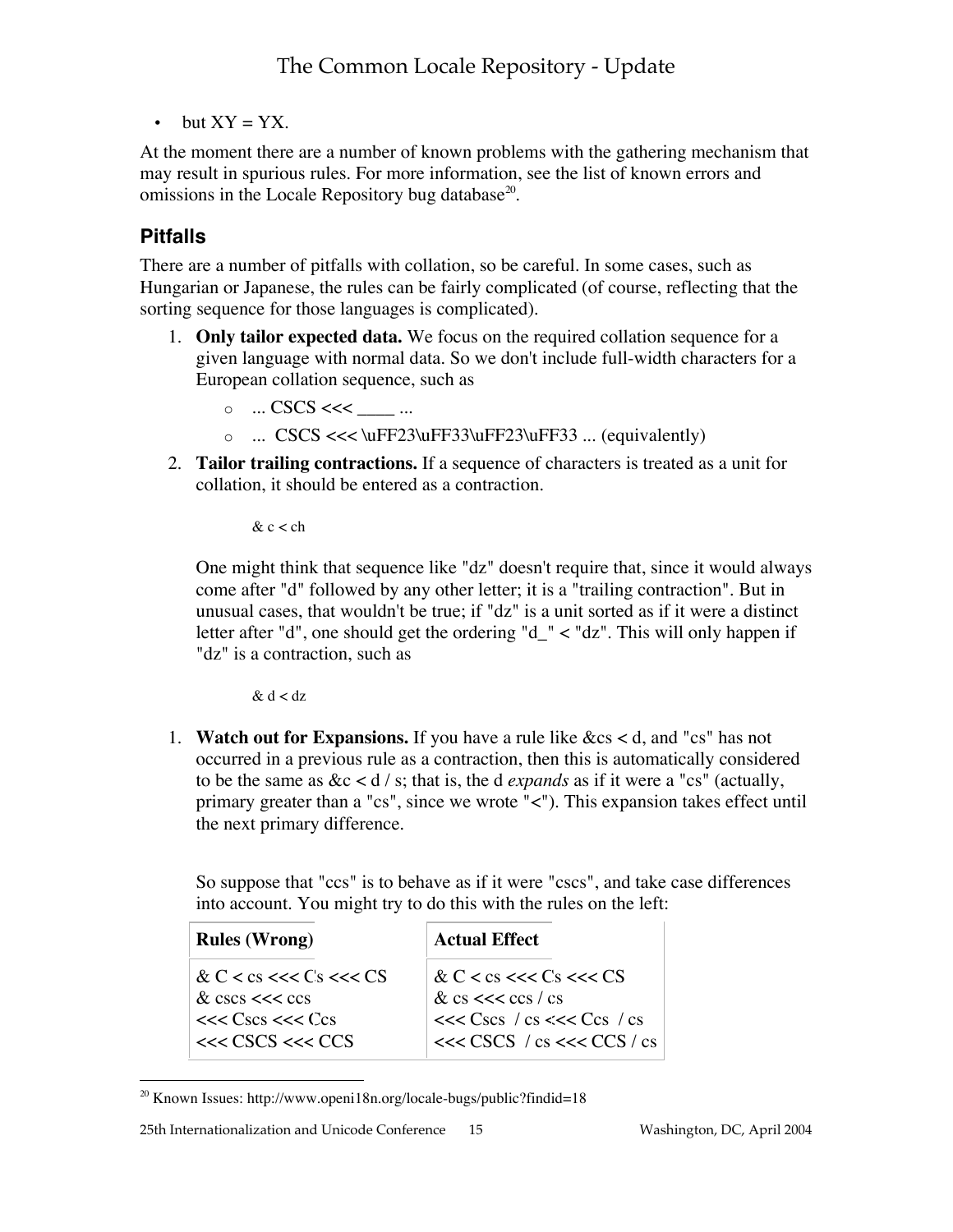But since the CSCS has not been made a contraction in previous rules, this produces an automatic expansion, one that continues through the entire sequence of non-primary differences, as shown on the right. This is *not* what is wanted: each item acts like it expands compared to the previous item. So CCS, for example, will act like it expands to CSCScs!

What you actually want is the following:

| <b>Rules (Right)</b>                                                                                     | Actual Effect                                                                                                    |
|----------------------------------------------------------------------------------------------------------|------------------------------------------------------------------------------------------------------------------|
| & C < cs < $<<$ Cs < $<<$<br>CS<br>$&$ cscs $<<$ ccs<br>& $\text{Cscs} \ll \text{Ccs}$<br>& CSCS <<< CCS | & C < cs <<< Cs <<< Cs <<br>$\&$ cs $<<$ ccs / cs<br>& $Cs \ll \ll Ccs / cs$<br>& $CS \ll \ll \mathbb{CC}S / CS$ |

In short, when you have expansions, it is always safer and clearer to express them with separate resets. There are only a few exceptions to this, notably when CJK characters are interleaved with Hangul Syllables.

2. **Don't tailor what you don't have to.** Example: Maltese was sorting character sequences **before** a base character using the following style:

```
& B
< (dotted c)
<< (dotted C)
\lt c<<<C
```
This works, but is sub-optimal for two reasons.

- 1. it tailors c/C when it doesn't need to be; any extra tailoring generally makes for longer sort keys.
- 2. by tailoring c/C, it puts other those things that are after b/B after c/C instead. See the Unicode Collation Charts<sup>21</sup> for examples.

The correct rules should be:

& [before 1]  $c < (dotted \ c) << (dotted \ C)$ 

This finds the highest primary (that's what the 1 is for) character less than c, and uses that as the reset point. For Maltese, the same technique needs to be used for dotted-c and dotted-C.

 <sup>21</sup> Unicode Collation Charts: http://www.unicode.org/charts/collation/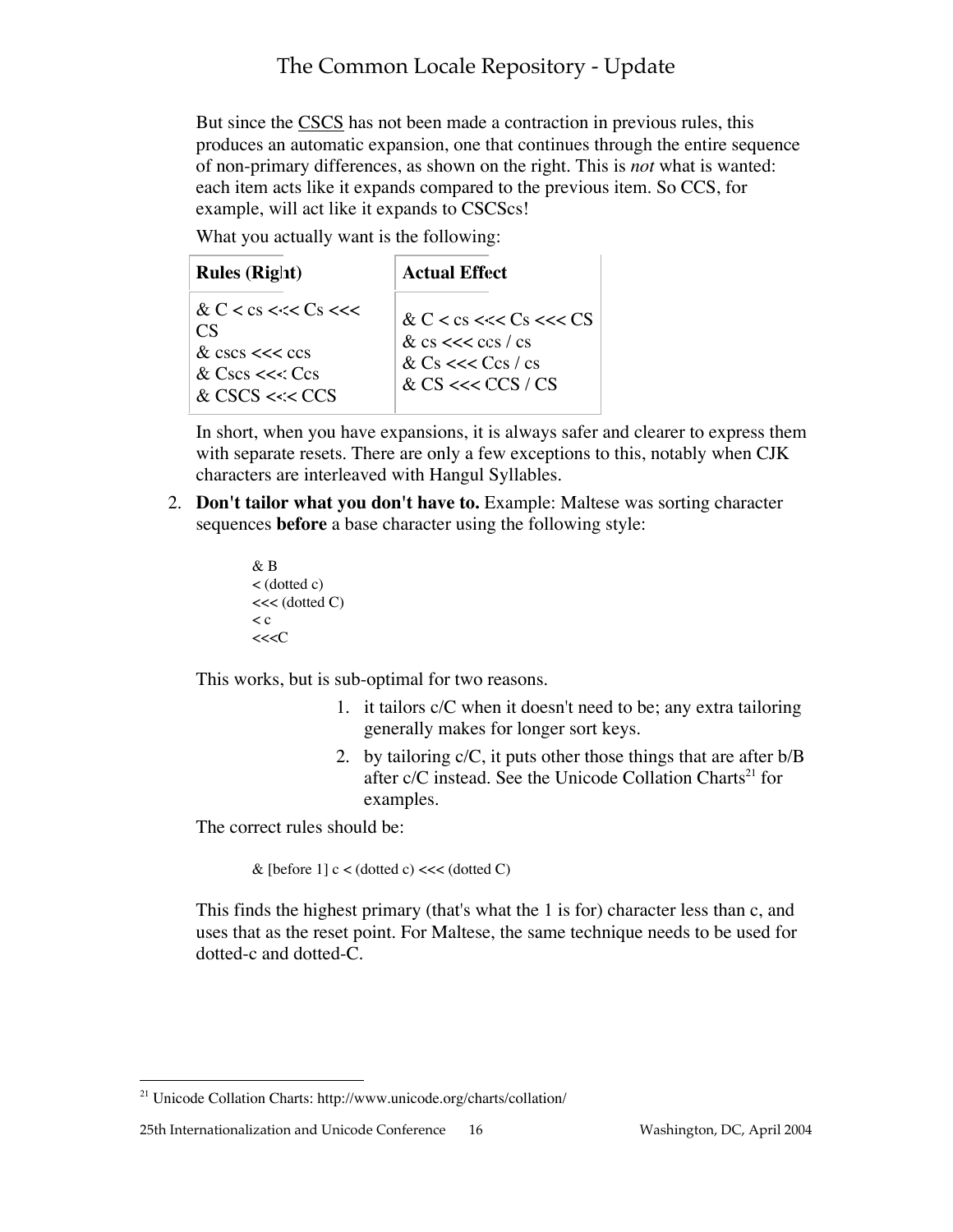## **Exemplar Characters**

The exemplar character set contains the commonly used letters for a given modern form of a language, which can be for testing and for determining the appropriate repertoire of letters for charset conversion or collation. It is not a complete set of letters used for a language, nor should it be considered to apply to multiple languages in a particular country. In general, the test to see whether or not a letter belongs in the set is based on whether it is acceptable in that language to always use spellings that avoid that character. For example, the exemplar character set for en (English) is the set [a-z]. This set does not contain the accented letters that are sometimes seen in words like "résumé" or "naïve", because it is acceptable in common practice to spell those words without the accents. The exemplar character set for fr (French), on the other hand, must contain those characters:  $[a-z \notin \hat{e} \mathbf{\hat{u}} \in \hat{a} \mathbf{\hat{a}} \hat{e} \mathbf{\hat{i}} \hat{o} \mathbf{\hat{u}} \times \hat{c} \hat{e} \mathbf{\hat{i}} \mathbf{\hat{y}}].$ 

Punctuation and other symbols should not be included. Sequences of characters that act like a single letter in the language — especially in collation — are included within braces, such as [a-z á é í ó ú ö ü  $_{-}$  {cs} {dz} {dzs} {gy} ...]. Where combining marks are used generatively, and apply to a large number of base characters (such as in Indic scripts), the individual combining marks should be included. Where they are used with only a few base characters, the specific combinations should be included. Wherever there is not a precomposed character (e.g. single codepoint) for a given combination, that must be included within braces. For example, to include sequences from the "Where is my Character?<sup>22</sup>" page on the Unicode site, one would write: [{ch} {t\_} {x\_} {\_\_} {\_\_}  $\{i\}\$ , but for French one would just write [a-z é è ù ...]. When in doubt use braces, since it does no harm to included them around single code points: e.g. [a-z  $\{\hat{e}\}\{\hat{e}\}\{\hat{u}\}\$ ...].

The exemplar character set for Han characters is composed somewhat differently. It is even harder to draw a clear line for Han characters, since usage is more like a frequency curve that slowly trails off to the right in terms of decreasing frequency. So for this case, the exemplar characters simply contain a set of reasonably frequent characters for the language, based on presence in character set standards.

This set is case insensitive; this means it does not need both upper and lower case characters. The ordering of these characters are irrelevant. If the sort order or collation order is needed, then please refer to the collation section of this guide.

## **Display Names: Languages, Scripts, Territories, Currencies, Time Zones**

These items are perhaps the simplest to translate. The typical behavior if any particular one is not available is to display the corresponding ISO code (or RFC 3166 code). Thus if there is no localization of FR (France), then the string "FR" will appear.

 <sup>22</sup> Where is my Character? - http://www.unicode.org/standard/where/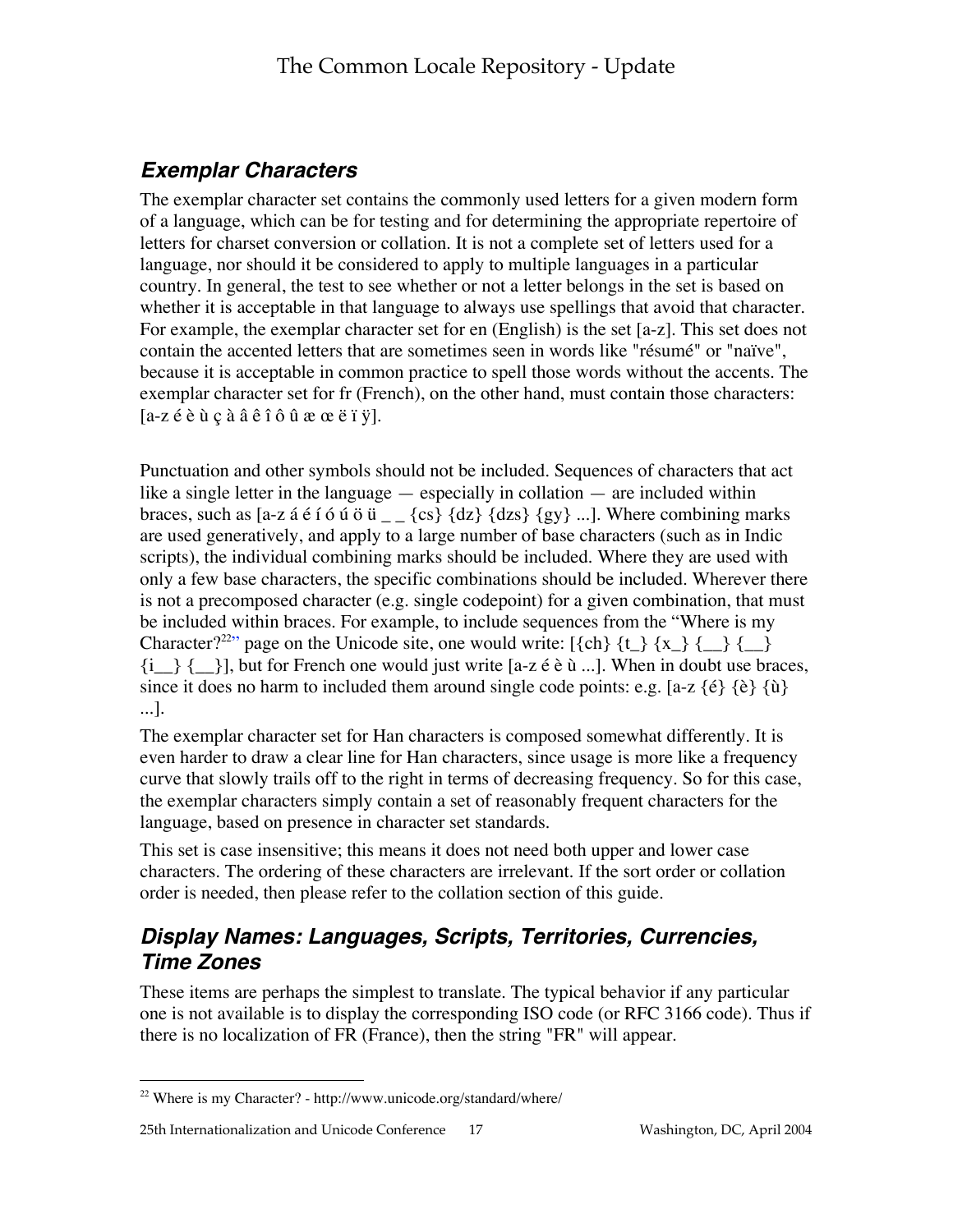For a list of the kinds of IDs that can be localized, see the English-US locale data<sup>23</sup>, which has all territories, languages, scripts and currency names that can be translated.

Because these lists are long, it may be more difficult to collect all the data at once. If that is the case, we suggest first providing translations of at least the elements that are most familiar to people with the target language. This might be, for example, the countries, languages, scripts, and (modern) currencies for:

- 1. Countries having the target language as an official language
- 2. G7 + BRIC countries: US, Canada, Japan, UK, France, Germany, Italy; Brazil, Russia, India, China
- 3. Countries adjacent to the countries in #1

### **Languages**

The language codes are based on ISO-639.  $^{24}$  The translations for the names of the other languages in the current given language should be cased according to how the language name would appear in the middle of a sentence. If the user of this data is going to use the name at the beginning of a sentence, the developer (not the translator) will title case the word. For example, English will translate fr to be "French", but Spanish will translate fr to be "francés".

### **Scripts**

The script codes are based on ISO-15924.<sup>25</sup> A script is the set of characters used to display a language. For example, English is written with the Latin script, and the ISO-15924 code for Latin is "Latn".

Some language can be written in more than one script. For example, the Serbian language can be written in the Latin or Cyrillic scripts, and Uzbek can be written with Cyrillic, Latin or Arabic scripts.

### **Territories**

The region codes are based on ISO-3166. $^{26}$  These region codes include countries, territories and some other places of interest around the world.

### **Currencies**

The currency codes are based on  $ISO-4217.^{27}$  There are two things can be translated here. One part is the display currency symbol (e.g. the \$ for the US dollar), and the other part is

 <sup>23</sup> English (US): http://oss.software.ibm.com/cvs/icu/~checkout~/locale/diff/main/en\_US.html

<sup>24</sup> ISO-639: http://lcweb.loc.gov/standards/iso639-2/

<sup>&</sup>lt;sup>25</sup> ISO-15924: http://www.evertype.com/standards/iso15924/

<sup>26</sup> ISO 3166: http://www.iso.org/iso/en/prods-services/iso3166ma/

<sup>27</sup> http://www.bsi-global.com/Technical+Information/Publications/\_Publications/tig90.xalter *and*

http://www.bsi-global.com/Portfolio+of+Products+and+Services/Books+Guides/Consumer/th42090.xalter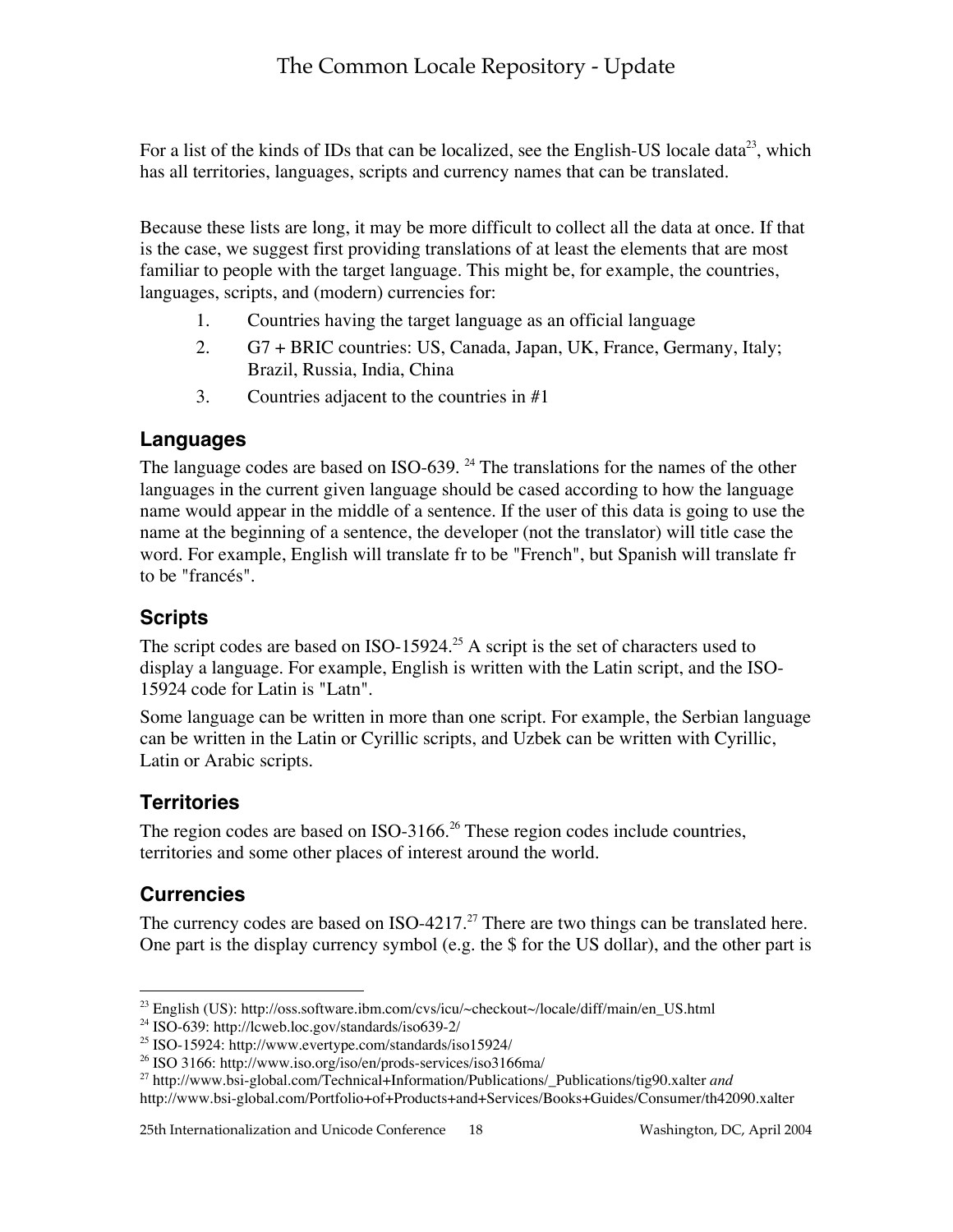the display name (e.g. the "US Dollar" for \$). The ISO-4217 code is used as the key for these translations.

### **Time Zones**

A time zone uses the Olson IDs, such as America/Los Angeles. These IDs provide not only the information as to the offset from GMT (UTC), but also the daylight savings information. Thus, for example, America/Phoenix is distinct from America/Denver because they have different daylight savings time behavior. There are many cases where there is no modern difference between two IDs; they are only distinguished in the past. For example, America/Chicago and America/Indianapolis are currently the same, but differed in the past. For the possible timezone IDs that can be translated, see Olson IDs<sup>28</sup>.

Most countries do not span multiple time zones, and may not have localized names for particular time zones. In that case, probably the best localizations are something of a form like "New York Time".

The fields are the long and short (abbreviated) versions of:

- **generic** time zone name, e.g. "Pacific Time"
- **summer/daylight savings** time, e.g. "Pacific Standard Time"
- standard time, e.g. "Pacific Daylight Time"

### **Numbers**

#### **Number Patterns**

There are different formats for different types of numbers. For example, here are some patterns (using the unlocalized symbols) with the corresponding text. While the format is localized, the *characters to specify the format pattern* are not localized. That is, the decimal point always is represented by the period (full stop) character, as in "3.14159", and the grouping separator (thousands, etc.) is always represented by a comma, as in "1,000,000".

The NumberElements resource affects how these patterns are interpreted in a localized context. Here are some examples, based on the French locale. The "." shows where the decimal point should go. The "," shows where the thousands separator should go. A "0" indicates zero-padding: if the number is too short, a zero (in the locale's numeric set) will go there. A "#" indicates no padding: if the number is too short, nothing goes there. A "€" shows where the currency sign will go. The following illustrates the effects of different patterns for the French locale, with the number "1234.567"

| Pattern   | Text          |  |  |  |  |
|-----------|---------------|--|--|--|--|
| #,###.##  | 1 2 3 4 5 7   |  |  |  |  |
| #,###.### | 1 2 3 4 5 6 7 |  |  |  |  |

 <sup>28</sup> Olson Data: http://oss.software.ibm.com/cvs/icu/~checkout~/locale/olson\_ids.txt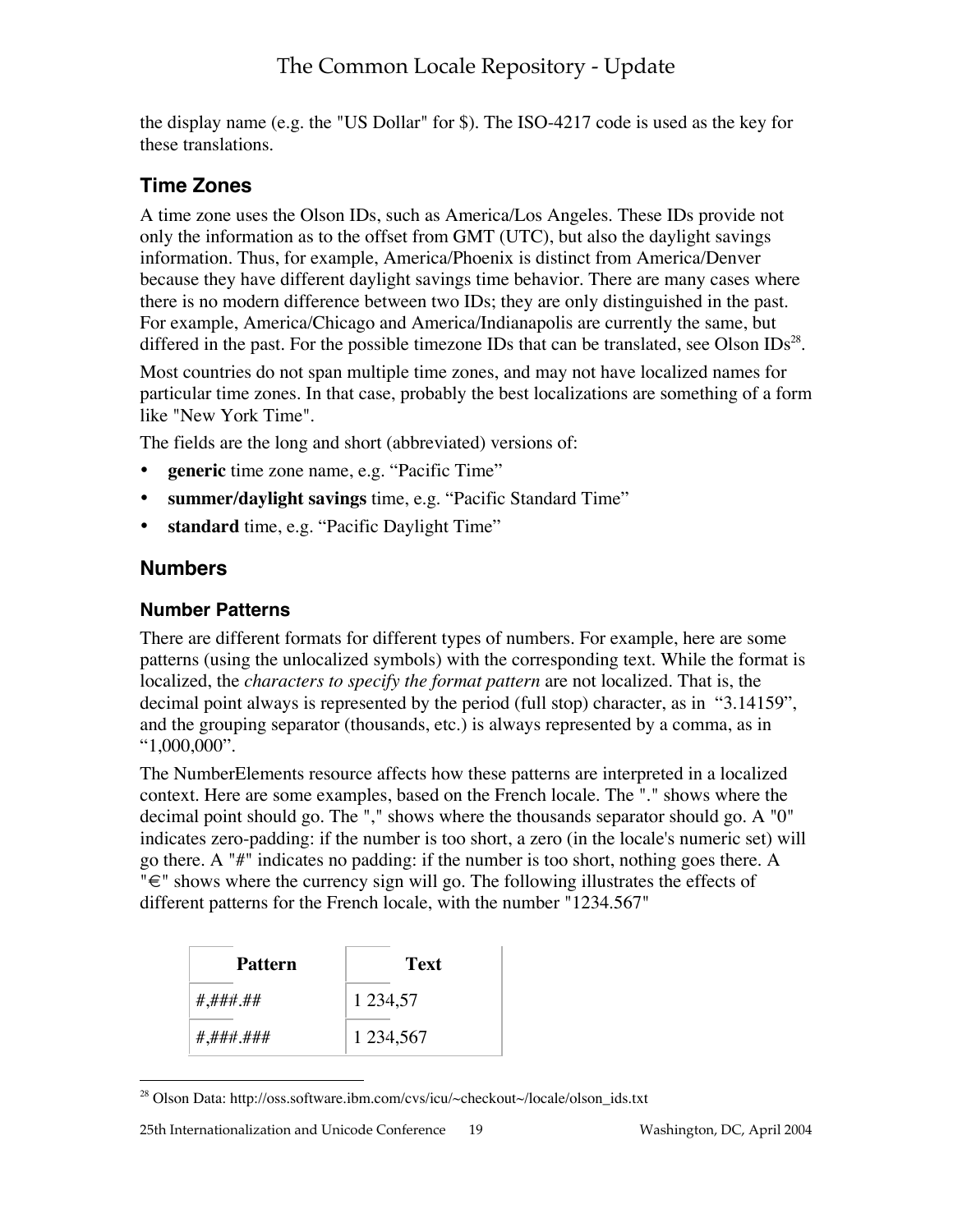| #### ##### | 1234,567    |
|------------|-------------|
| #### 0000# | 1234,5670   |
| 00000.0000 | 01234,5670  |
| # ##0,00   | 1 2 3 4 5 7 |

#### **decimalFormats**

The normal locale specific way to write a base 10 number.

#### **currencyFormats**

Use \u00A4 where the local currency symbol should be. Doubling the currency symbol (\u00A4\u00A4) will output the international currency symbol (a 3-letter code).

#### **percentFormats**

Pattern for use with percentage formatting

#### **scientificFormats**

Pattern for use with scientific (exponent) formatting.

#### **Quoting rules**

Single quotes, (**'**), enclose bits of the pattern that should be treated literally. Inside a quoted string, two single quotes ('') are replaced with a single one ('). For example: 'X '#'  $Q$  ' ->  $\underline{X}$  1939  $\underline{O}$  (Literal strings underlined.)

### **Number Elements**

Localized symbols used in number formatting and parsing.

#### **decimal**

- separates the integer and fractional part of the number.

#### **group**

- groups (for example) units of thousands:  $10<sup>6</sup> = 1,000,000$ . The grouping separator is commonly used for thousands, but in some countries for tenthousands. The interval is a constant number of digits between the grouping characters, such as 100,000,000 or 1,0000,0000. If you supply a pattern with multiple grouping characters, the interval between the last one and the end of the integer is the one that is used. So "#,##,###,####" == "######,####" == "##,####,####".

**list**

- separates lists of numbers

#### **percentSign**

- symbol used to indicate a percentage (1/100th) amount. (If present, the value is also multiplied by 100 before formatting. That way  $1.23 \approx 123\%$ )

#### **nativeZeroDigit**

- Symbol used to indicate a digit in the pattern, or zero if that place would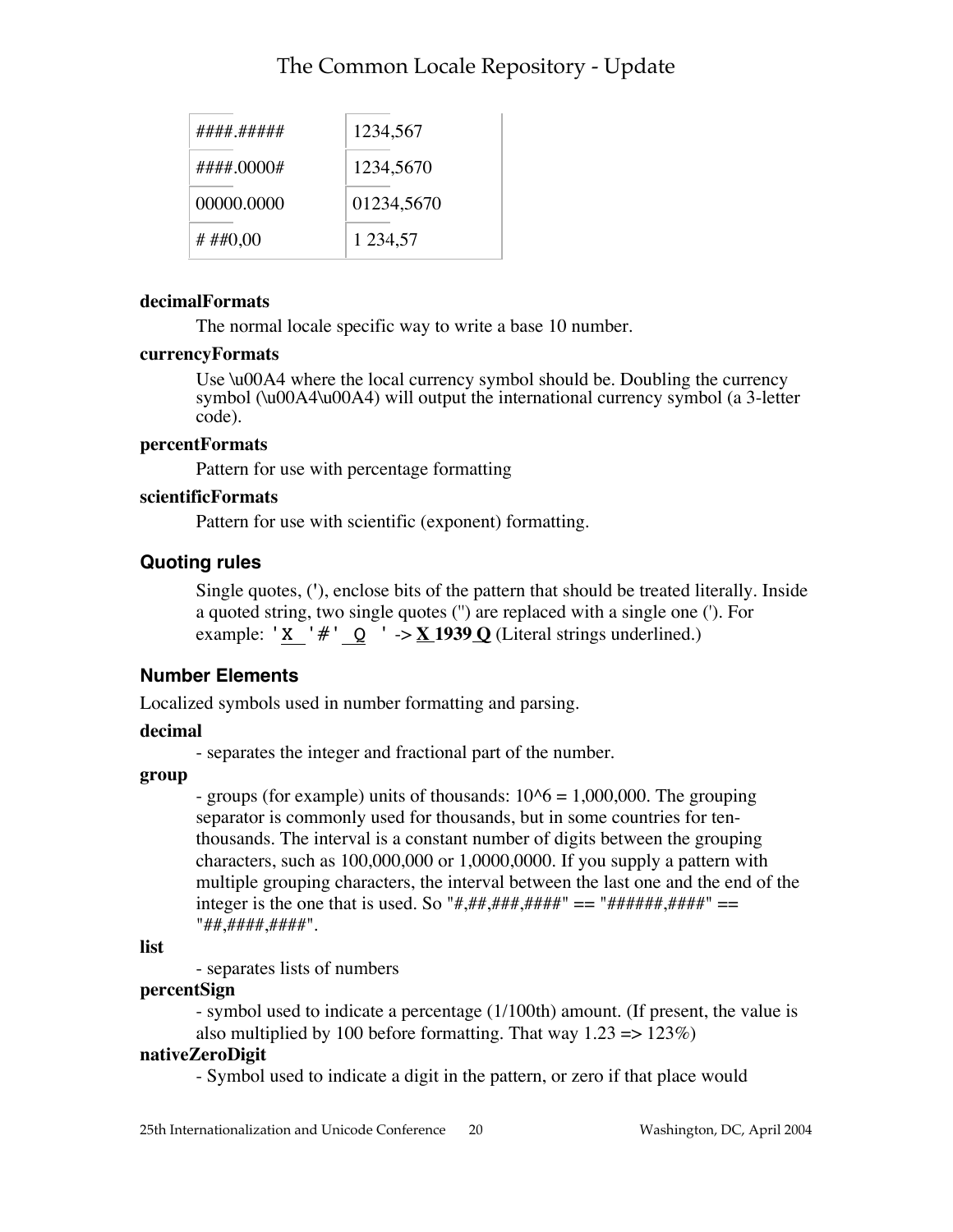otherwise be empty. For example, with the digit of '0', the pattern "000" would format "34" as "034", but the pattern "0" would format "34" as just "34". As well, the digits 1-9 are expected to follow the code point of this specified 0 value.

#### **patternDigit**

- Symbol used to indicate any digit value, typically #. When that digit is zero, then it is not shown.

#### **minusSign**

- Symbol used to denote negative value.

#### **plusSign**

- Symbol used to denote negative value.

#### **exponential**

- Symbol separating the mantissa and exponent values.

#### **perMille**

- symbol used to indicate a per-mille (1/1000th) amount. (If present, the value is also multiplied by 1000 before formatting. That way  $1.23 \approx 1230$  [1/000])

#### **infinity**

- The infinity sign. Corresponds to the IEEE infinity bit pattern.

#### **nan** - Not a number

- The NaN sign. Corresponds to the IEEE NaN bit pattern.

#### **currencySeparator**

This is used as the decimal separator in currency formatting/parsing, instead of the DecimalSeparator from the NumberElements list. This item is optional in the CLDR.

#### **currencyGroup**

This is used as the grouping separator in currency formatting/parsing, instead of the DecimalSeparator from the NumberElements list. This item is optional in the CLDR.

#### **Dates**

#### **Day & Month Names**

All of the following should have the appropriate grammatical form for appearing in a date format.

**monthNames (Long Names)** These are the full month names, like "September". **monthAbbr (Short Names)** These are the abbreviated month names, like "Sep". **dayNames (Long Names)** These are the full Gregorian day names, like "Monday" **dayAbbr (Short Names)**

These are the abbreviated day names, like "Mon"

#### **Date & Time Options**

#### **firstDay**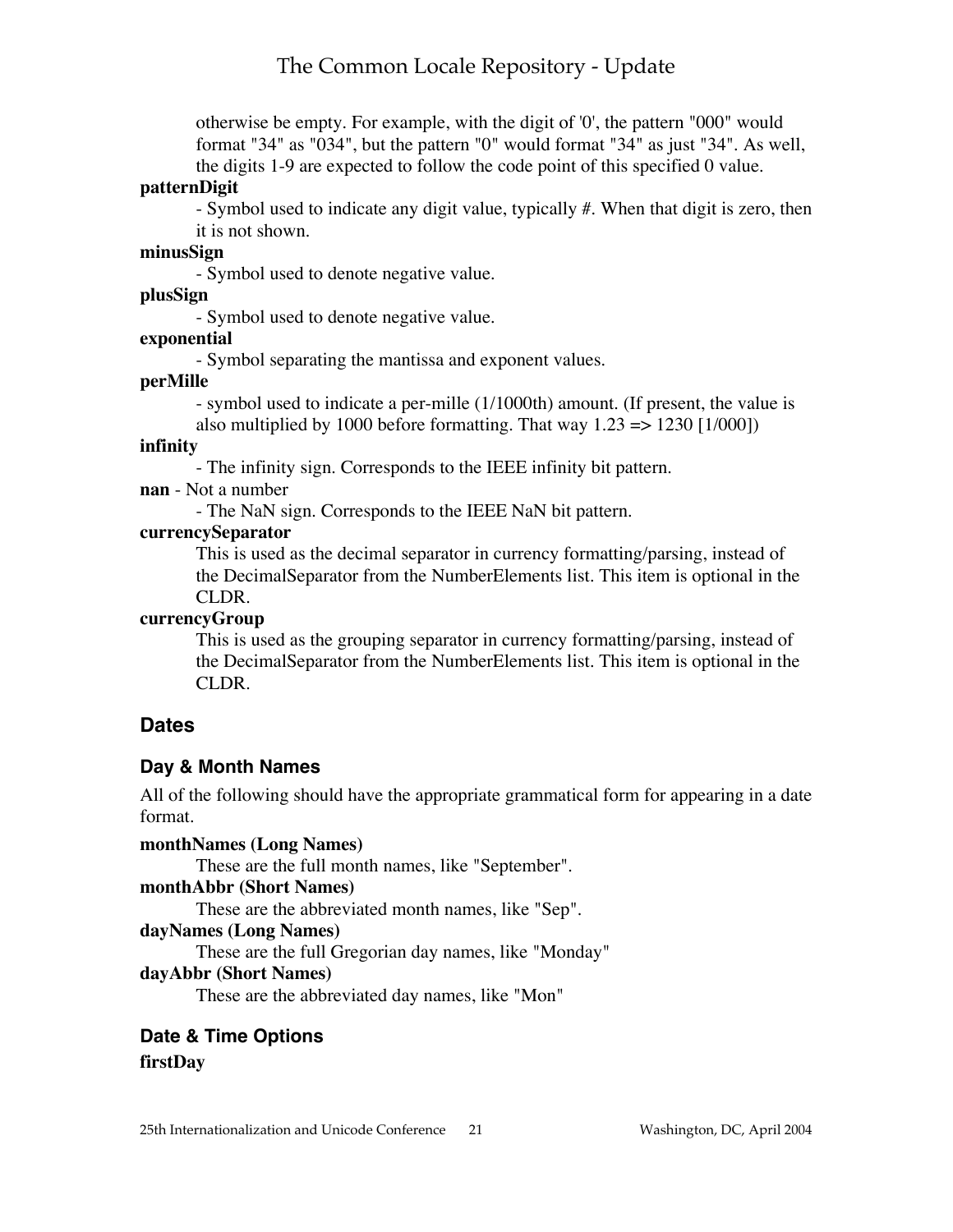A number indicating which day of the week is considered the 'first' day, for calendar purposes. Because the ordering of days may vary between calendar, keywords are used for this value, such as sun, mon,... These values will be replaced by the localized name when they are actually used.

#### **minDays (Minimal Days in First Week)**

Minimal days required in the first week of a month or year. For example, if the first week is defined as one that contains at least one day, this value will be 1. If it must contain a full seven days before it counts as the first week, then the value would be 7.

#### **weekendStart, weekendEnd**

Indicates the day and time that the weekend starts or ends. As with firstDay, keywords are used instead of numbers.

#### **Date & Time Patterns**

The following are characters used in patterns to show the appropriate formats for a given locale. These characters are replaced with the appropriate values when a date or time is being formatted.

Characters may be used multiple times. For example, if y is used for the year, 'yy' might produce '99', whereas 'yyyy' produces '1999'. For most numerical characters, the number of characters specifies the field width. For example, if h is the hour, 'h' might produce '5', but 'hh' produces '05'. For some characters, the count specifies whether an abbreviated or full form should be used.

|   | Sym. Description                                                                                          |  |
|---|-----------------------------------------------------------------------------------------------------------|--|
| G | Era - Replaced with the Era string for the current date.                                                  |  |
| У | Year - Use two for the short year, or 4 for the full year                                                 |  |
| M | Month - Use one or two for the numerical month, three for the abbreviation,<br>or four for the full name. |  |
| d | Date - Day of the month. Use one or two for zero padding.                                                 |  |
| h | Hour $[1-12]$ . Use one or two for zero padding.                                                          |  |
| Н | Hour $[0-23]$ . Use one or two for zero padding.                                                          |  |
| Κ | Hour [0-11]. Use one or two for zero padding.                                                             |  |
| k | Hour $[1-24]$ . Use one or two for zero padding.                                                          |  |
| m | Minute. Use one or two for zero padding.                                                                  |  |
| s | Second. Use one or two for zero padding.                                                                  |  |
| S | Millisecond - Use 1,2, or 3. shows the most significant digits.                                           |  |
| а | AM or PM                                                                                                  |  |
| Е | Day of week - Use three for the short day, or four for the full name.                                     |  |
| D | Day of year - Use 1-3                                                                                     |  |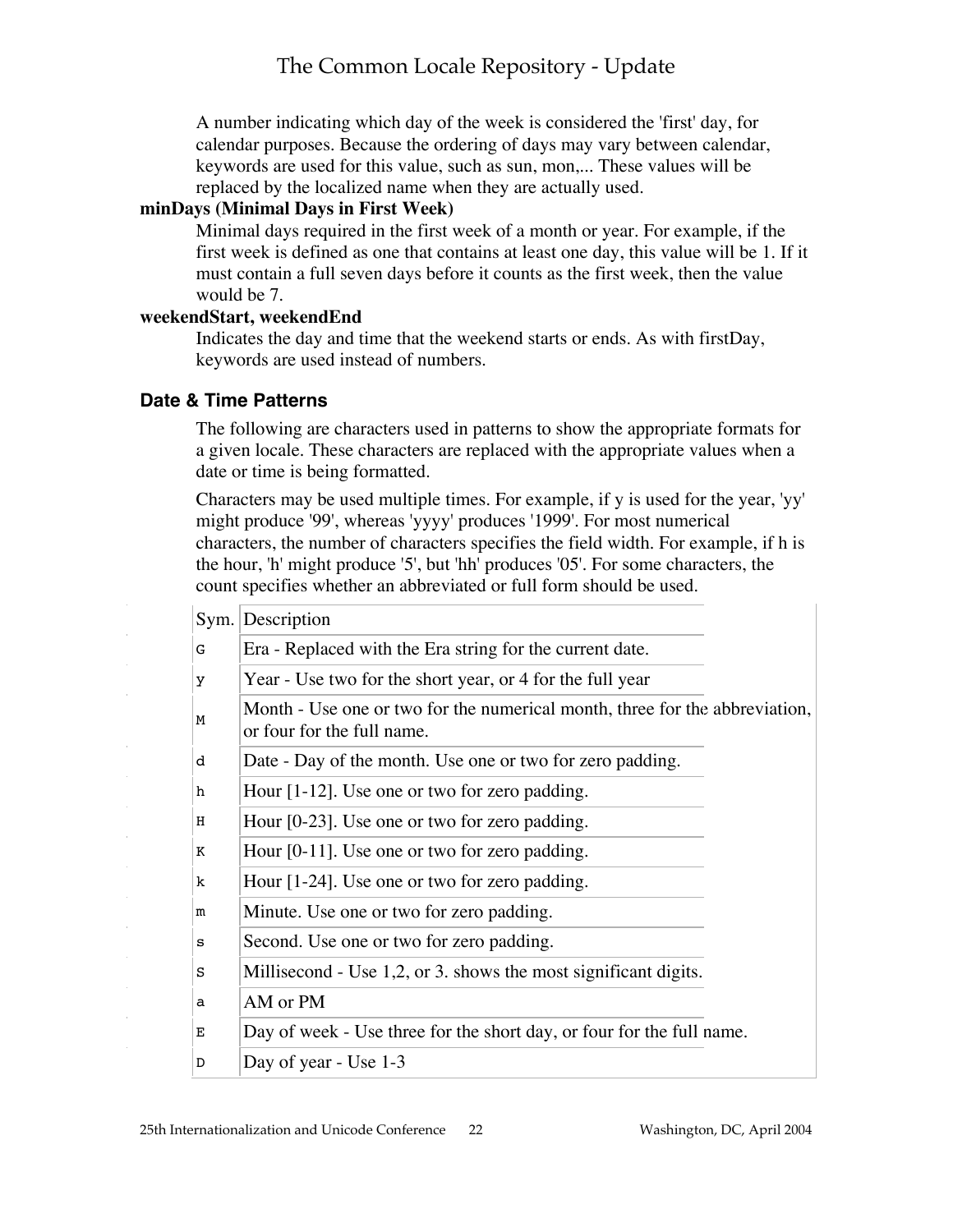| F            | Day of Week in Month- use one.                                                                                                                                           |  |
|--------------|--------------------------------------------------------------------------------------------------------------------------------------------------------------------------|--|
| W            | Week of Year. Use one or two for zero padding.                                                                                                                           |  |
| W            | Week of Month - use 1                                                                                                                                                    |  |
| $\mathbf{z}$ | Timezone. Use 3 for the short timezone (i.e. PST) or 4 for the full name<br>(Pacific Standard Time). If there's no name for the zone, it'll show up as<br>$GMT+/-hh:mm.$ |  |
| А            | Year (of "Week of Year"). [May differ from Calendar year, see comments<br>under 'Week of Year', above.]                                                                  |  |

For more information, see the Java SimpleDateFormat documentation.<sup>29</sup>

#### **localizedPatternChars**

These are characters that can be used when displaying a date pattern to an end user. This can occur, for example, when a spreadsheet allows users to specify date patterns. Whatever is in the string is substituted one-for-one with the characters "GyMdkHmsSEDFwWahKzYe", with the above meanings. Thus, for example, if "J" is to be used instead of "Y" to mean Year, then the string would be: "GyMdkHmsSEDFwWahKzJe".

#### **Quoting rules**

Single quotes, ('), enclose bits of the pattern that should be treated literally. Inside a quoted string, two single quotes ('') are replaced with a single one ('). For example: 'class of 'YYYY' at 'h' o''clock' -> class of 1939 at 6 o'clock (Literal strings underlined.)

### **AM / PM**

Even for countries where the customary date format only has a 24 hour format, both the am and pm localized strings must be present and must be distinct from one another. Note that as long as the 24 hour format is used, these strings will normally never be used, but for testing and unusual circumstances they must be present.

### **Eras**

There are only two values for an era in a Gregorian calendar, "BC" and "AD". These values can be translated into other languages, like "a.C." and and "d.C." for Spanish, but there are no other eras in the Gregorian calendar. Other calendars have a different numbers of eras. Care should be taken when translating the era names for a specific calendar.

 <sup>29</sup> SimpleDateFormat: http://java.sun.com/j2se/1.4.1/docs/api/java/text/SimpleDateFormat.html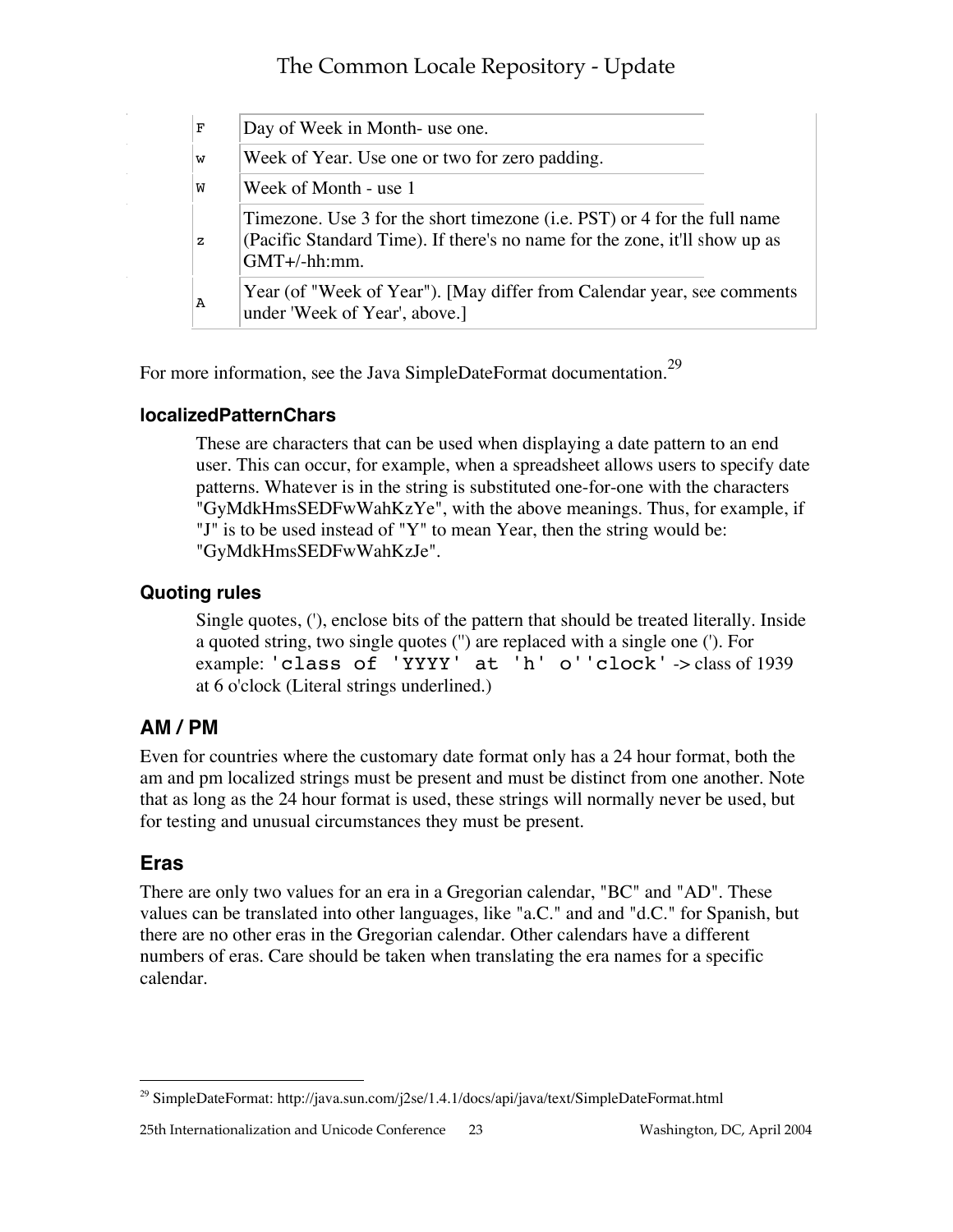### **Week of Year**

Values calculated for the Week of Year field range from 1 to 53. Week 1 for a year is the first week of that year that contains at least the minimum days in a week days. Weeks between week 1 of one year and week 1 of the following year are numbered sequentially from 2 to 52 or 53 (if needed). For example, January 1, 1998 was a Thursday. If the first day of the week is MONDAY and the minimum days in a week is 4 (these are the values reflecting ISO 8601 and many national standards), then week 1 of 1998 starts on December 29, 1997, and ends on January 4, 1998. However, if the first day of the week is SUNDAY, then week 1 of 1998 starts on January 4, 1998, and ends on January 10, 1998. The first three days of 1998 are then part of week 53 of 1997.

Values are similarly calculated for the Week of Month.

## **BIDI Ordering**

In the comparison charts, the ordering of characters for BIDI languages is up to the browser. The ordering may differ from the typical ordering in context, so may be helpful to copy the text from the charts and paste into typical environments to ensure that the ordering is correct. This is especially the case for date, time and number formats.

**Note:** If you ever need to convert text from hex format (\uXXXX) to real characters or back, you can do the following:

- 1. go to the ICU Transform Demo http://oss.software.ibm.com/icu/demo/
- 2. set *Compound 1* to <u>NFC</u>, and *Compound 2* to [:<sup>^</sup>ascii:] hex
- 3. paste what you want to convert into *Input*, and click *Transform*.
- 4. this will also give the NFC form of the text, which is preferred.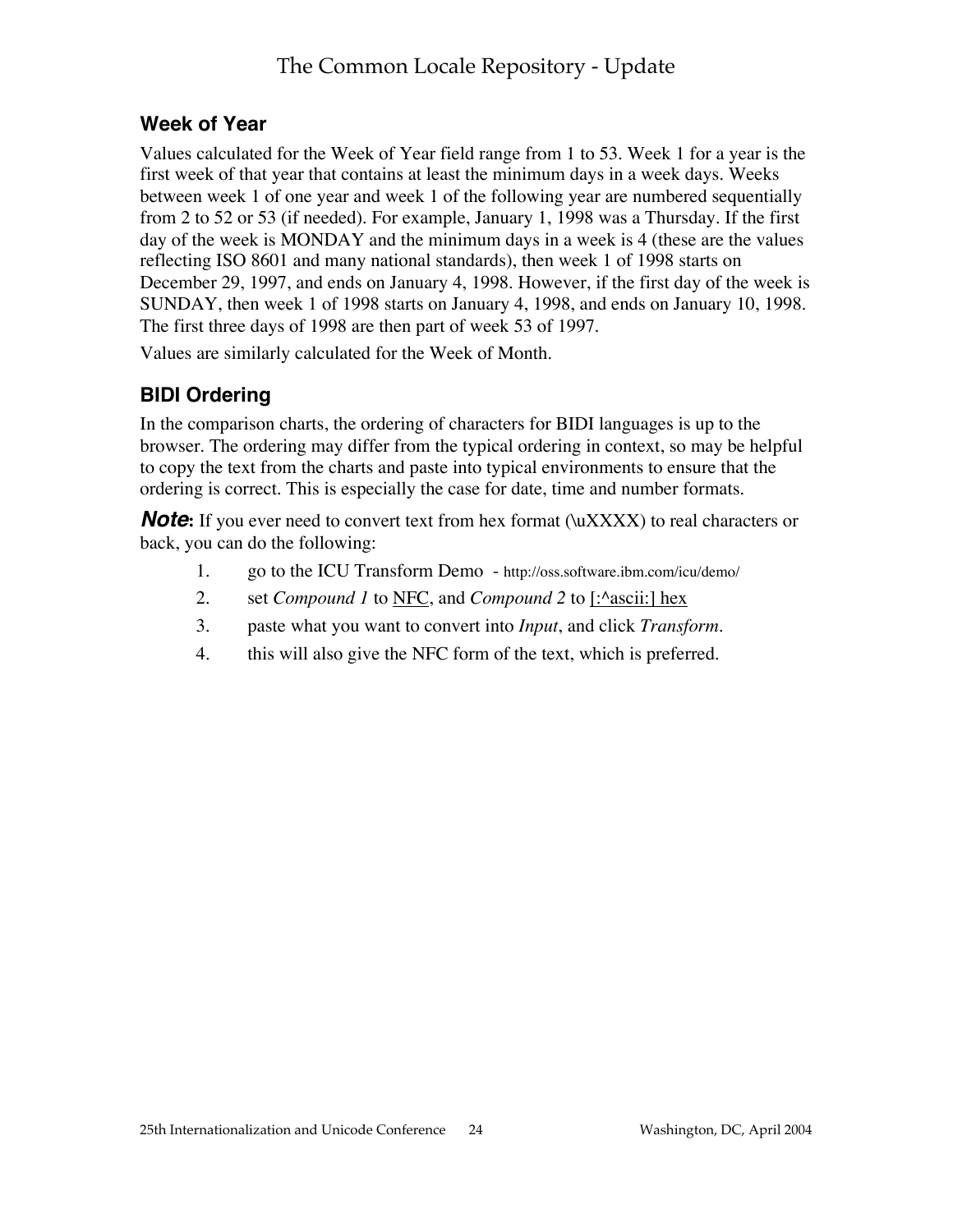# **Appendix C: Filing Locale Data Bug Reports**

Locale data bugs and feature requests are filed at the Common Locale Repository website.

However, before filing a bug report:

- 1. Review the Data Formats (Appendix B), so that you are familiar with the format of the data in question.
	- Even for items as simple as the months of the year, there are issues of grammatical form that you should be acquainted with.
- 2. Consult the appropriate comparison chart (Appendix D).
	- The purpose is to compare the data against that from other platforms.
- 3. *Do not file bugs against platform data.*
	- That data simply represents what was gathered on the platform, and is not under the control of this project.
	- However, you can file bugs on the *tools,* if it appears that the platform data is not being correctly gathered in XML or displayed as HTML in the comparison charts.
- 4. If you have any questions, you can try the newgroups at news://www.openi18n.org

In the bug report, include the following information:

- The specific locale.
- The date the comparison chart was generated (at the bottom of the chart).
- The line(s) of data that are incorrect.
- The justification for the change: mention a standard or other sources if there are any.
- If one of the other data sources is correct, then that data source, otherwise the corrected data to use.
- Wherever possible, include sample test data. This is especially important for collation (sorting) rules!

Please group all bugs for a single locale into a single bug report, wherever possible.

Bugs may also be filed on the supplemental data<sup>30</sup>, which is only available in XML format. Note that the default currency for a given country is in the supplemental data, not in the locale data. Similarly, the timezones for different regions are to be derived from Olson data<sup>31</sup>, and are not in the locale data. The *localized names* for currencies and timezones, on the other hand, will be in the locale data (if available).

We have tried to make the format of the comparison charts as useful as possible. If you have suggestions for improvements, please also file it as a bug report.

 <sup>30</sup> Supplemental Data: http://oss.software.ibm.com/cvs/icu/locale/common/xml/supplementalData.xml

<sup>&</sup>lt;sup>31</sup> Olson IDs: http://oss.software.ibm.com/cvs/icu/~checkout~/locale/olson\_ids.txt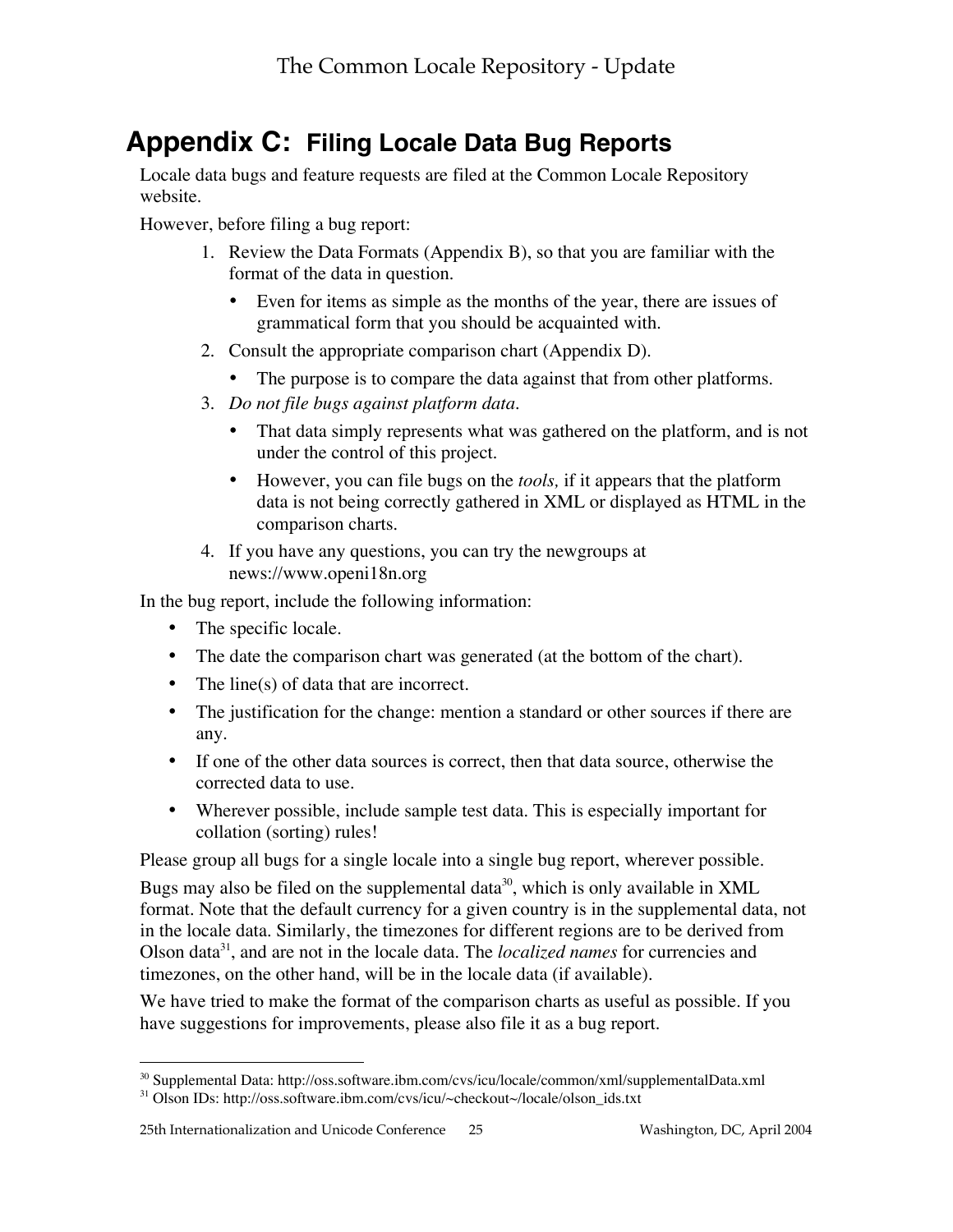## *Collation Bugs*

Please supply some short test cases that illustrate the correct sorting behavior as a list of lines in sorted order. Try to include cases that show the boundary behavior by including high suffixes, such as the following:

• *Rules:*

```
& c < cs
& cs <<< ccs / cs
```
• *Test Data:*

```
c
cy
cs
cscs
ccs
cscsy
ccsy
csy
d
```
Test out any suggested rules before filing a bug, using Locale Explorer:

- 1. Go to http://oss.software.ibm.com/cgi-bin/icu/lx/en/utf-8/?\_=root&EXPLORE\_CollationElements=
- 2. Pick the appropriate locale
- 3. Follow the instructions at the bottom to use your suggested rules on your suggested test data.
- 4. Verify that the proper order results.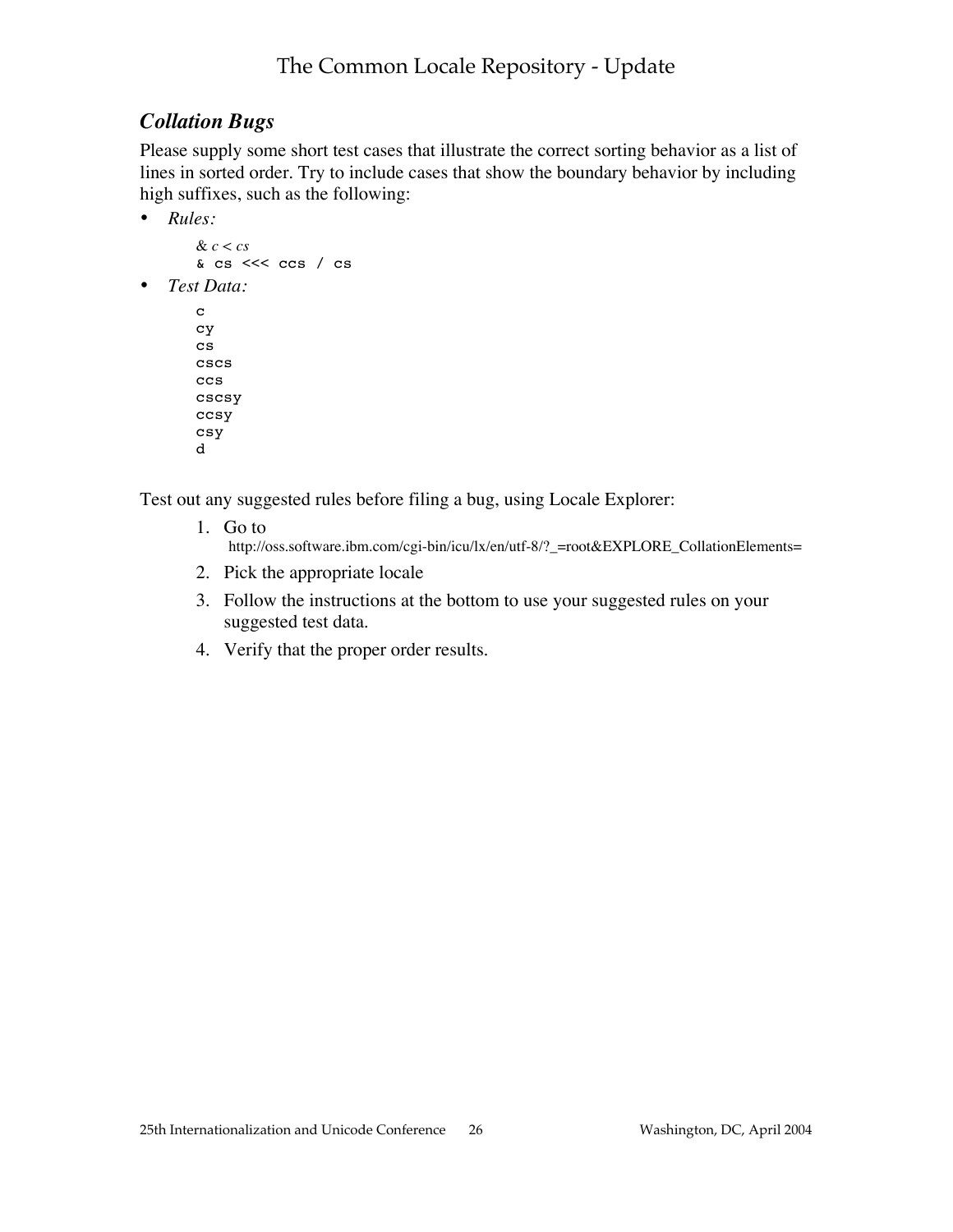# **Appendix D: CLDR Comparison Charts**

The Common Locale Data Repository comparison charts provide comparisons between locale data from different sources. The files are organized by locale. In each file, the first three columns identify the data item, while the subsequent columns contain data. There may be different numbers of columns per locale, based on the available comparison data. The Common data is in the first data column, with other data sources following (where available). The latter sources are generated with public APIs.

## **Field Formats**

The format of many of the fields in the comparison chart will be clear from the Name and ID, such as the months of the year. The format for others, such as the date or time formats, is structured and requires more interpretation. If you have any questions about the format, consult the overview in the Data Formats section, especially the notes on Collation (Appendix B).

## **Bug Reports**

For information on filing bug reports on the data, see Appendix C, Filing Bug Reports.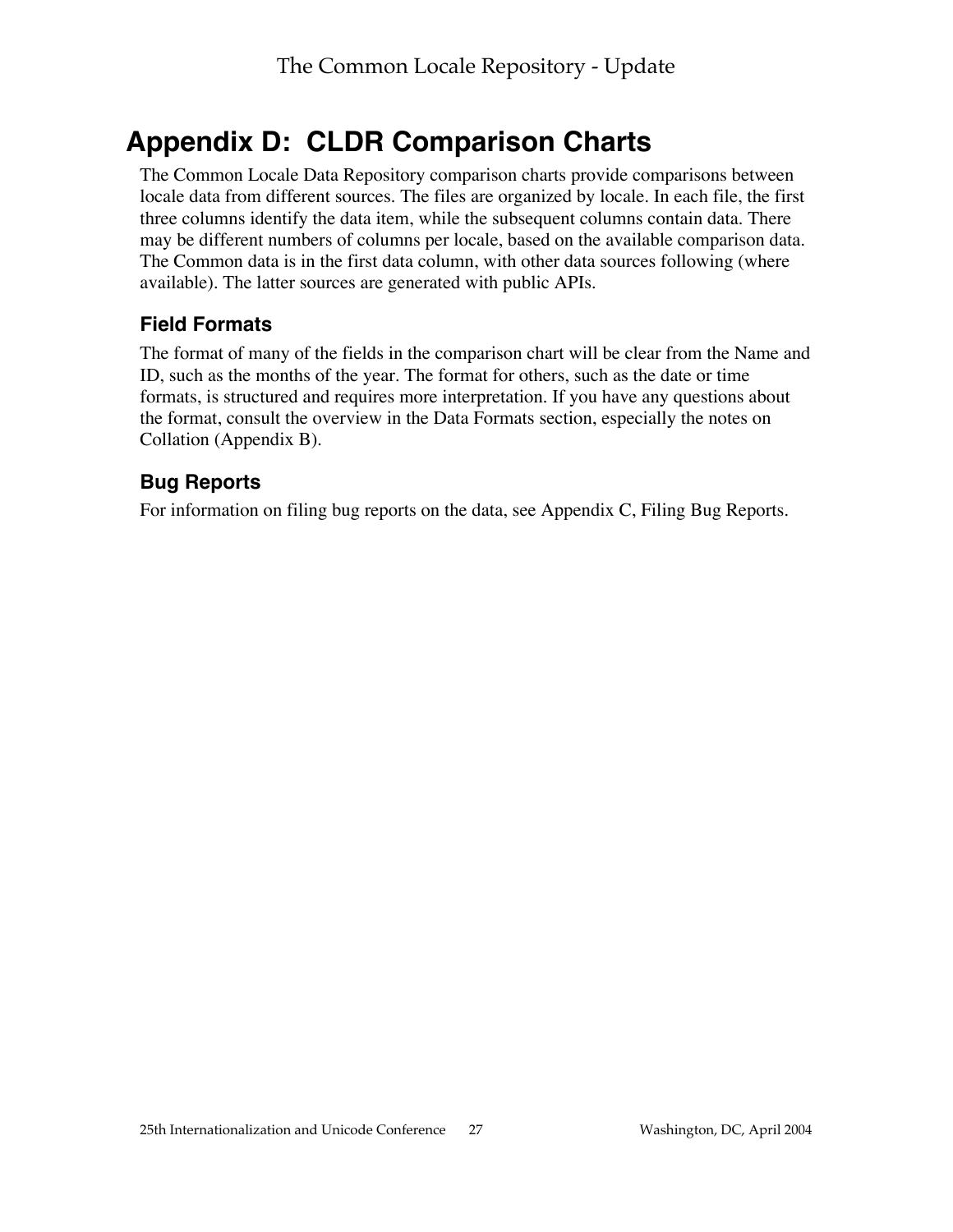### **Columns**

The links within the top header cells point to the XML data files, either for this locale or for a related locale (the parent or root). Each column is marked with a color at the top. The successive rows provide a comparison of the data, with the following color coding:

- Missing data is indicated by a white cell.
- Data that is the same as some column to the left uses the same color (with an equals sign in the cell).
- Data that is identical except for a case change is indicated with a dagger  $(†)$ .

Data that is different than any column to the left has the column's normal color.

*Examples from different locales:*

|                | N. ParentNode   | <b>Name</b>     | ID   | <b>COMMON</b>                           | <b>WINDOWS SUNJDK</b>       |                               | <b>IBMJDK</b>              |                                       | <b>SOLARISOPEN OFFICE</b> | <b>AIX</b>                         | <b>LINUX</b> | HP  |
|----------------|-----------------|-----------------|------|-----------------------------------------|-----------------------------|-------------------------------|----------------------------|---------------------------------------|---------------------------|------------------------------------|--------------|-----|
|                |                 |                 |      | (nl NL, nl, root)                       | $(nl$ NL)                   | nN <sub>L</sub><br>nl, root)  | $(nl$ NL, $n_l$ ,<br>root) | $(nl$ NL $)$                          | $(nl$ NL $)$              | $(nl$ NL $)$ $(nl$ NL $)$ $(nl$ NL |              |     |
|                |                 |                 |      |                                         |                             |                               |                            |                                       |                           |                                    |              |     |
| $\cdots$       |                 |                 |      |                                         |                             |                               |                            |                                       |                           |                                    |              |     |
| 56             | dayNames        | day             | sat  | zaterdag                                | ۳                           |                               | $=$                        |                                       |                           |                                    |              | $=$ |
| $\cdots$       |                 |                 |      |                                         |                             |                               |                            |                                       |                           |                                    |              |     |
| 5              | dateFormat      | pattern         | full | yyyy 'm.' MMMM d<br>'d.', EEEE          | yyyy 'm.'<br>MMMM d<br>'d.' | EEEE,<br>уууу,<br><b>MMMM</b> |                            | уууу<br><b>MMMM</b><br>dd<br>HH:mm:ss |                           | yyyy m.<br><b>MMMM</b><br>dd d.    |              |     |
|                |                 |                 |      |                                         |                             |                               |                            |                                       |                           |                                    |              |     |
|                | 120 territories | territory       | ZA   | Suid-Afrika                             | Suid Afrika                 |                               |                            |                                       | <b>South Africa</b>       | .                                  |              |     |
| $\cdots$       |                 |                 |      |                                         |                             |                               |                            |                                       |                           |                                    |              |     |
| 79             | languages       | language        | be   |                                         | $\ddot{\tau}$               |                               |                            | $\dagger$                             |                           |                                    |              |     |
| $\cdots$       |                 |                 |      |                                         |                             |                               |                            |                                       |                           |                                    |              |     |
| 35             | currency        | displayName EUR |      |                                         |                             |                               |                            |                                       |                           |                                    |              |     |
|                |                 |                 |      |                                         |                             |                               |                            |                                       |                           |                                    |              |     |
| $\overline{2}$ | characters      | exemplarC       |      | $[a-z]_{-\,-}$                          |                             |                               |                            |                                       |                           |                                    |              |     |
|                |                 |                 |      |                                         |                             |                               |                            |                                       |                           |                                    |              |     |
|                | $723$ types     | type            |      | phonebook Telefonbuch-<br>Sortierregeln |                             |                               |                            |                                       |                           |                                    |              |     |

## **Collation**

The collation pages are separated off for easier viewing. There are only currently three comparison columns for collation.

**COMMON (xml UCA)LINUX (xml Base (en\_US))WINDOWS (xml base (en))**

The XML link points to the data file, while the base link points to the collation base. The base for the Common collation rules is the UCA. For the other data sources, the base is chosen to be an ordering for one of the locales sharing the same script. That permits the rules to only contain differences.